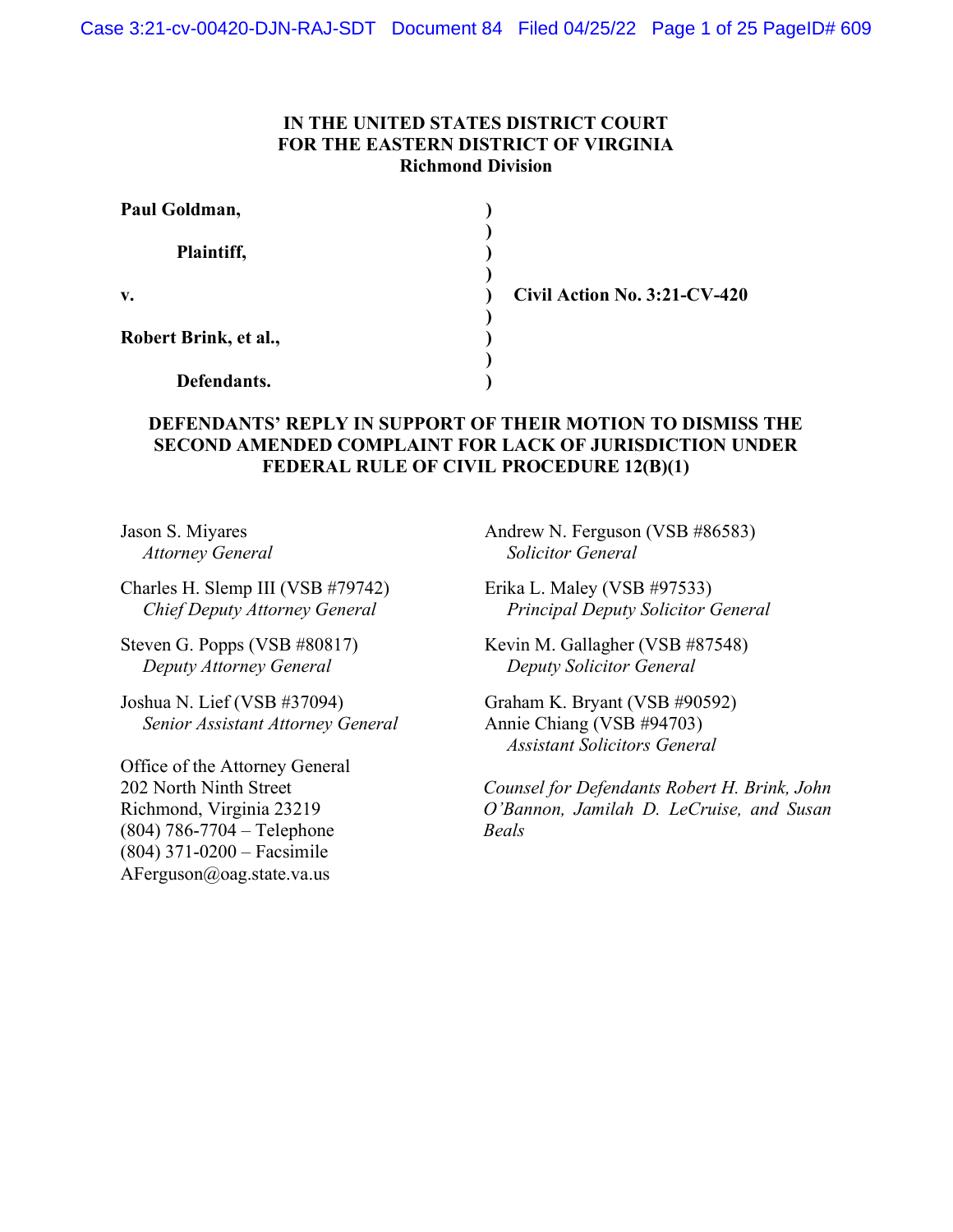# TABLE OF CONTENTS

| I.  |                 |                                                                |
|-----|-----------------|----------------------------------------------------------------|
| II. |                 |                                                                |
|     | A.              |                                                                |
|     | <b>B.</b>       |                                                                |
|     | $\mathcal{C}$ . | Goldman fails to overcome the prudential barriers to relief or |
| Ш.  |                 |                                                                |
|     |                 |                                                                |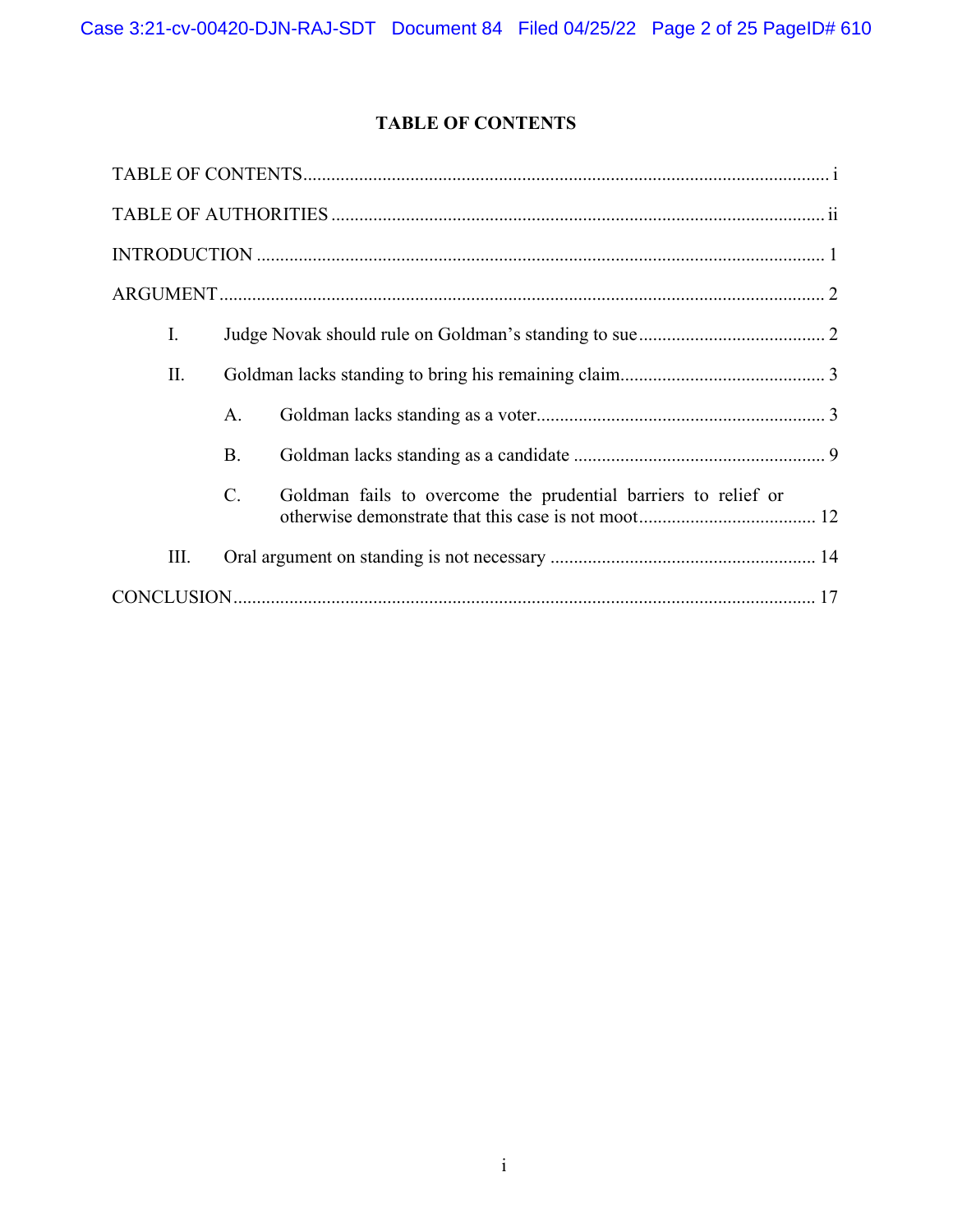# TABLE OF AUTHORITIES

# **Cases**

| Alabama Legis. Black Caucus v. Alabama,            |
|----------------------------------------------------|
| Atlee v. Laird,                                    |
| Avery v. Midland County,                           |
| Baker v. Carr,                                     |
| Bostic v. Schaefer,                                |
| Carney v. Adams,                                   |
| Cosner v. Dalton,                                  |
| Covington v. North Carolina,                       |
| Covington v. North Carolina,                       |
| Democratic Nat'l Comm. v. Wisconsin State Legis.,  |
| Evenwel v. Abbott,                                 |
| Fairley v. Patterson,                              |
| Favors v. Cuomo,                                   |
| Garcia v. 2011 Legislative Reapportionment Comm'n, |
| Garcia v. 2011 Legislative Reapportionment Comm'n, |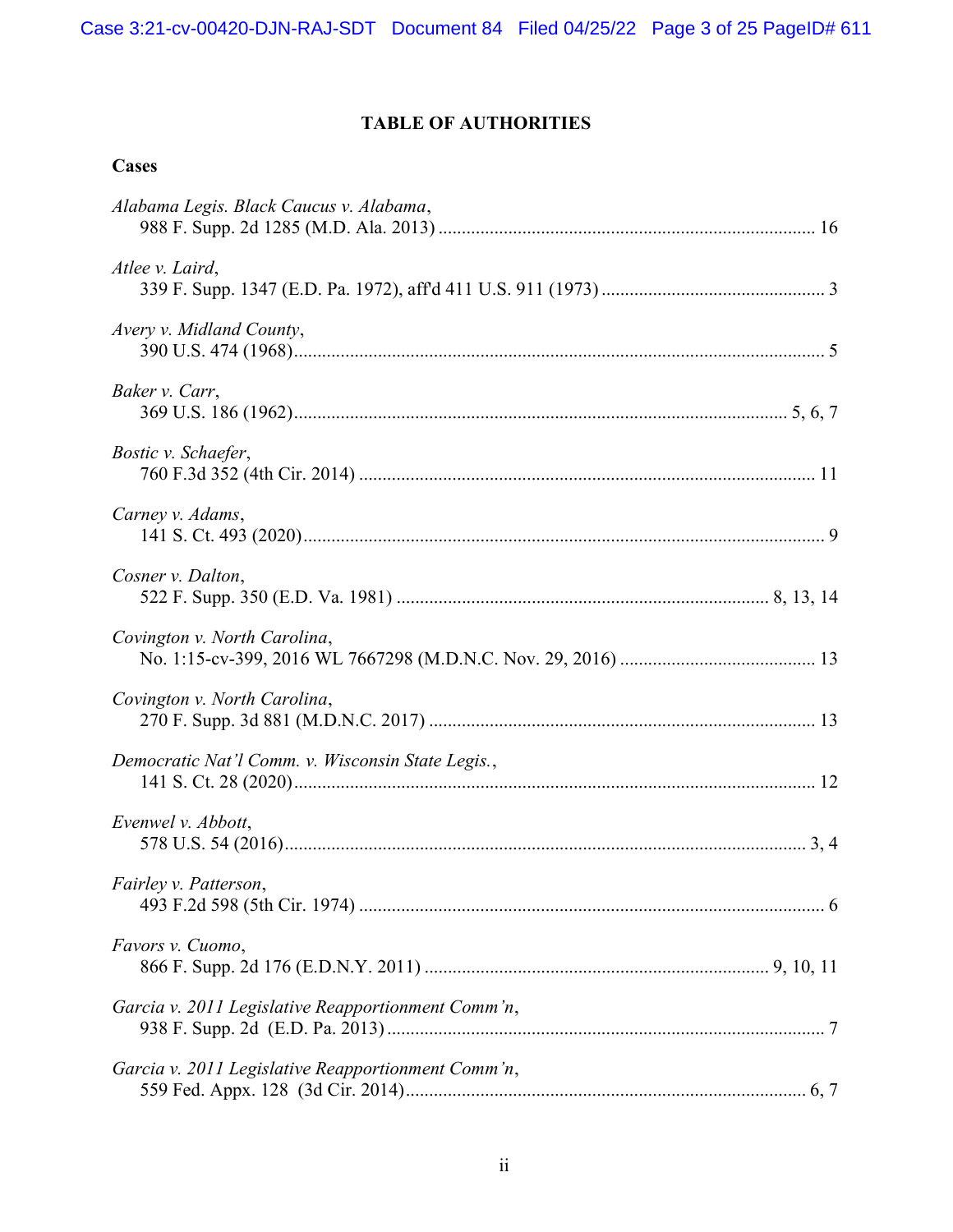| Georgia v. Ashcroft,                                                       |
|----------------------------------------------------------------------------|
| Gill v. Whitford,                                                          |
| Goldman v. Brink,                                                          |
| Gonzalez v. Automatic Emp. Credit Union,                                   |
| Harris v. Arizona Independent Redistricting Comm'n,                        |
| Karcher v. Daggett,                                                        |
| Lance v. Coffman,                                                          |
| League of United Latin Am. Citizens v. Perry,                              |
| League of Women Voters of Nassau Cnty. v. Nassau Cnty. Bd. of Supervisors, |
| Lovern v. Edwards,                                                         |
| Maryland Shall Issue, Inc. v. Hogan,                                       |
| Merrill v. Milligan,                                                       |
| Nken v. Holder,                                                            |
| North Carolina v. Covington,                                               |
| Purcell v. Gonzalez,                                                       |
| Reynolds v. Sims,                                                          |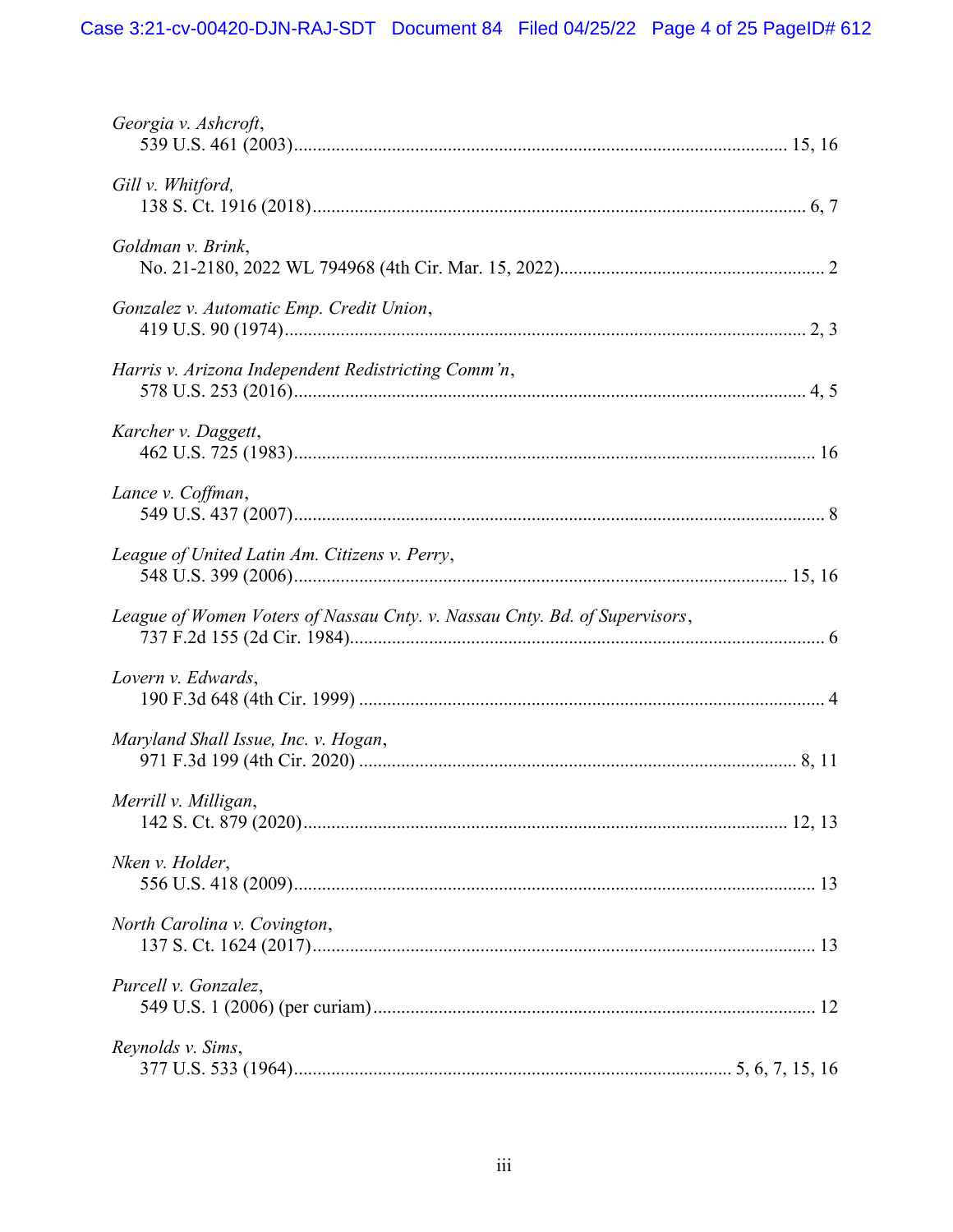| Shapiro v. McManus,                                                                                                                                       |
|-----------------------------------------------------------------------------------------------------------------------------------------------------------|
| Sims v. Frink,                                                                                                                                            |
| Skolnick v. Board of Comm'rs of Cook Cnty.,                                                                                                               |
| Wright v. Dougherty County,                                                                                                                               |
| <b>Constitutional Provisions</b>                                                                                                                          |
|                                                                                                                                                           |
|                                                                                                                                                           |
| <b>Statutes</b>                                                                                                                                           |
|                                                                                                                                                           |
|                                                                                                                                                           |
| <b>Other Authorities</b>                                                                                                                                  |
| Br. of Appellant, Baker v. Carr, 369 U.S. 186 (1962) (No. 6), 1961 WL 101846                                                                              |
| Br. of Appellee, Goldman v. Brink, No. 21-2180, 2022 WL 794968 (4th Cir. Jan.                                                                             |
| Br. of U.S. Dept. of Comm., et al., Alabama v. U.S. Dep't of Comm., 46 F. Supp.                                                                           |
| Chapter 2 of the Acts of Assembly (2001 Special Session I), available at                                                                                  |
| Compl., Favors v. Cuomo, 866 F. Supp. 2d 176 (E.D.N.Y. Nov. 17, 2011) (No.                                                                                |
| David Wildstein, Census data set to arrive by September 30, keeping current<br>legislative districts intact until 2023, New Jersey Globe (Feb. 12, 2021), |
|                                                                                                                                                           |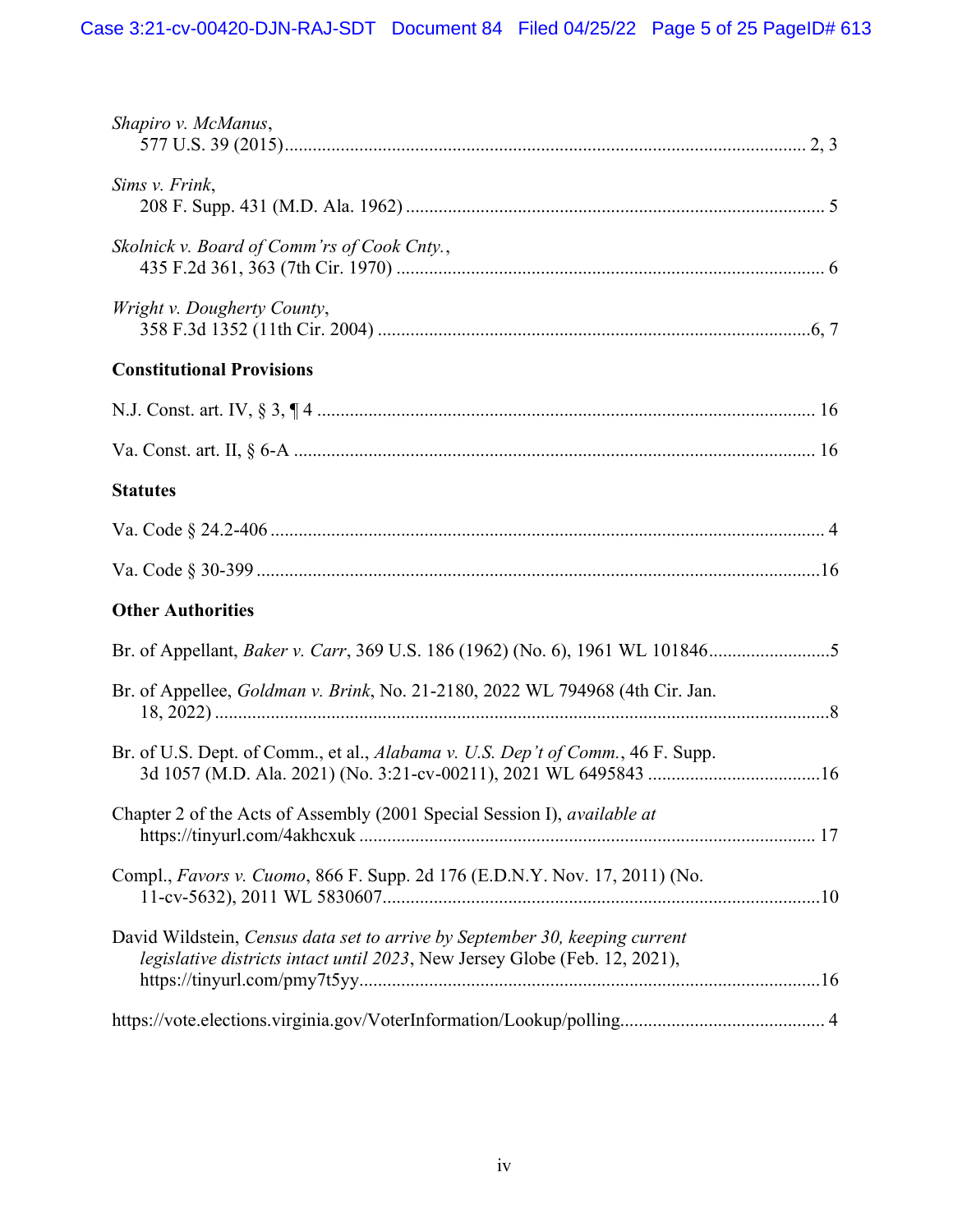| In Re: Decennial Redistricting Pursuant to the Constitution of Virginia, art. II, $\S$<br>6 to 6-A, and Virginia Code $\S$ 30-399, Final Order Establishing Voting |  |
|--------------------------------------------------------------------------------------------------------------------------------------------------------------------|--|
| Districts for the Senate of Virginia, the House of Delegates of Virginia, and                                                                                      |  |
| Virginia's Representatives to the United States House of Representatives,                                                                                          |  |
| Sup. Ct. Va. (Dec. 28, 2021), https://www.vacourts.gov/courts/scv/                                                                                                 |  |
|                                                                                                                                                                    |  |
| NJ Division of Elections, 2021 Election Information, N.J. Dep't of State (Dec. 14,                                                                                 |  |
|                                                                                                                                                                    |  |
| Oral Argument, Goldman v. Brink, 2022 WL 794968 (No. 21-2180), available at                                                                                        |  |
| Reply Br. of Appellant, <i>Goldman v. Brink</i> , No. 21-2180, 2022 WL 794968 (4th                                                                                 |  |
|                                                                                                                                                                    |  |
| Reply Br. of Appellant, <i>Baker v. Carr</i> , 369 U.S. 186 (1962) (No. 6), 1961 WL                                                                                |  |
|                                                                                                                                                                    |  |
| Second Amend. Compl., <i>Harris v. Ariz. Indep. Redistricting Comm'n</i> , 993 F.                                                                                  |  |
| Supp. 2d 1042 (D. Ariz. Nov. 16, 2012) (No. 2:12-cv-894), 2012 WL                                                                                                  |  |
|                                                                                                                                                                    |  |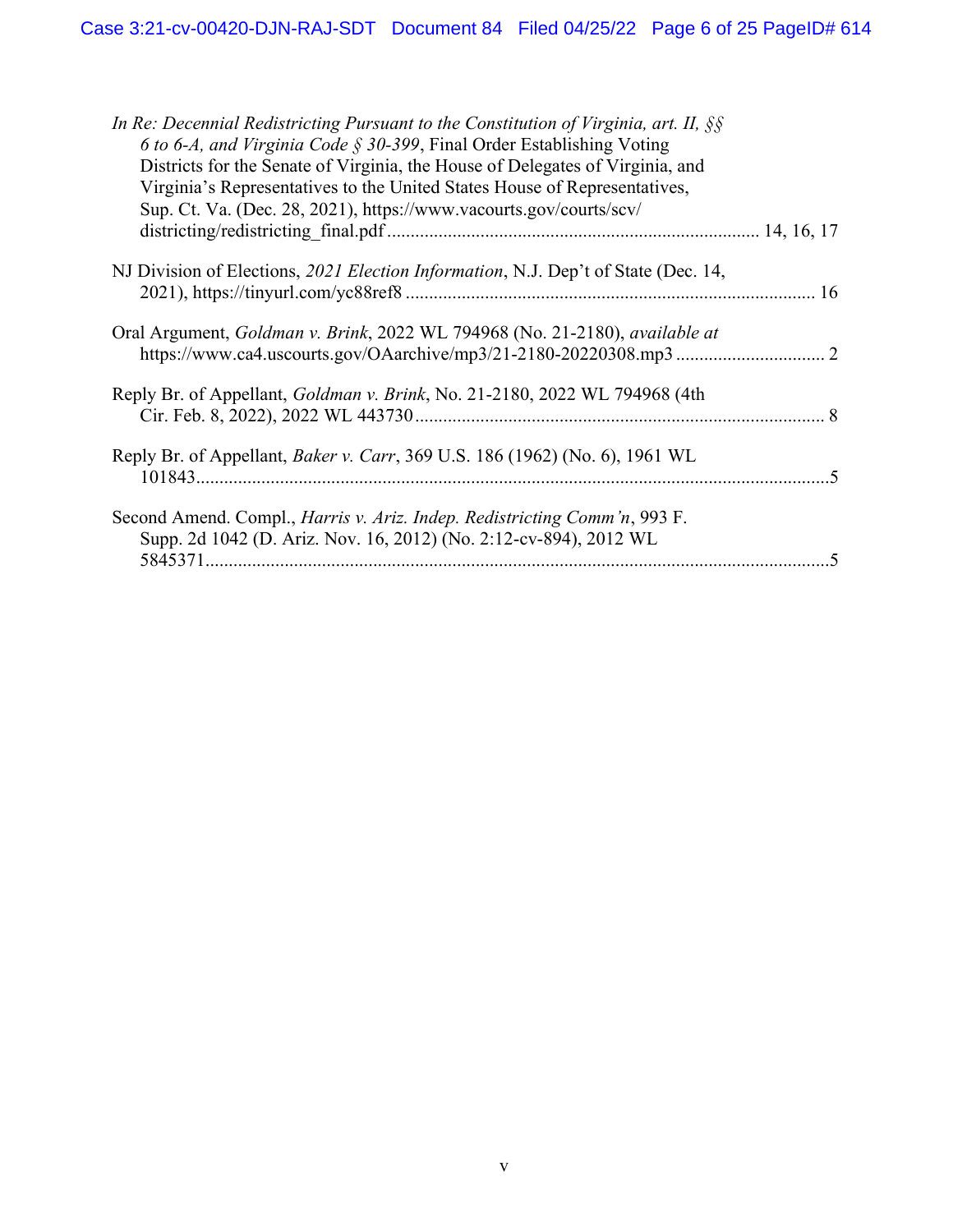### INTRODUCTION

The Election Officials' motion to dismiss addressed the three issues that this Court directed the parties to brief: (1) whether Judge Novak or the three-judge panel should rule on standing; (2) whether Goldman has standing as a voter or as a candidate for the House of Delegates; and (3) whether oral argument on standing is necessary. See Mem. in Support of Mot. to Dismiss ("MTD Br.") (ECF No. 77). Goldman responds by arguing the merits of his malapportionment claim, and by claiming that the entire House of Delegates is illegitimate because the Supreme Court of Virginia's redistricting order declared invalid the districts on which the 2021 election was held.

Goldman's brief is long on rhetoric but falls short on standing—the only question the Fourth Circuit authorized this Court to answer. He offers no explanation of how he has suffered the sort of particularized injury-in-fact that Article III requires for any plaintiff who wants to invoke federal jurisdiction. There is a good reason for that: he suffered no injury in the 2021 election because his district was not malapportioned. And Goldman has not identified a single authority of any kind supporting Article III standing for a plaintiff who does not vote in a malapportioned district, or for a prospective candidate whose alleged injury is the size of his district. Further, Goldman's claim that he lacks a lawful representative in the House of Delegates because the Supreme Court has dissolved the House districts is preposterous. The Supreme Court merely drew the maps for the *next* election; it did nothing to the districts on which the 2021 election was held. Thus, while Goldman asks this Court to adjudicate the identity of his representative, the answer is simple: Goldman's representative is the person who was duly elected to represent the district in which he resided in 2021—as is true of all Virginians—and that will remain the case until the next election. In any event, that question is irrelevant to the only issue before this Court: whether Goldman has standing. His brief makes clear that he does not.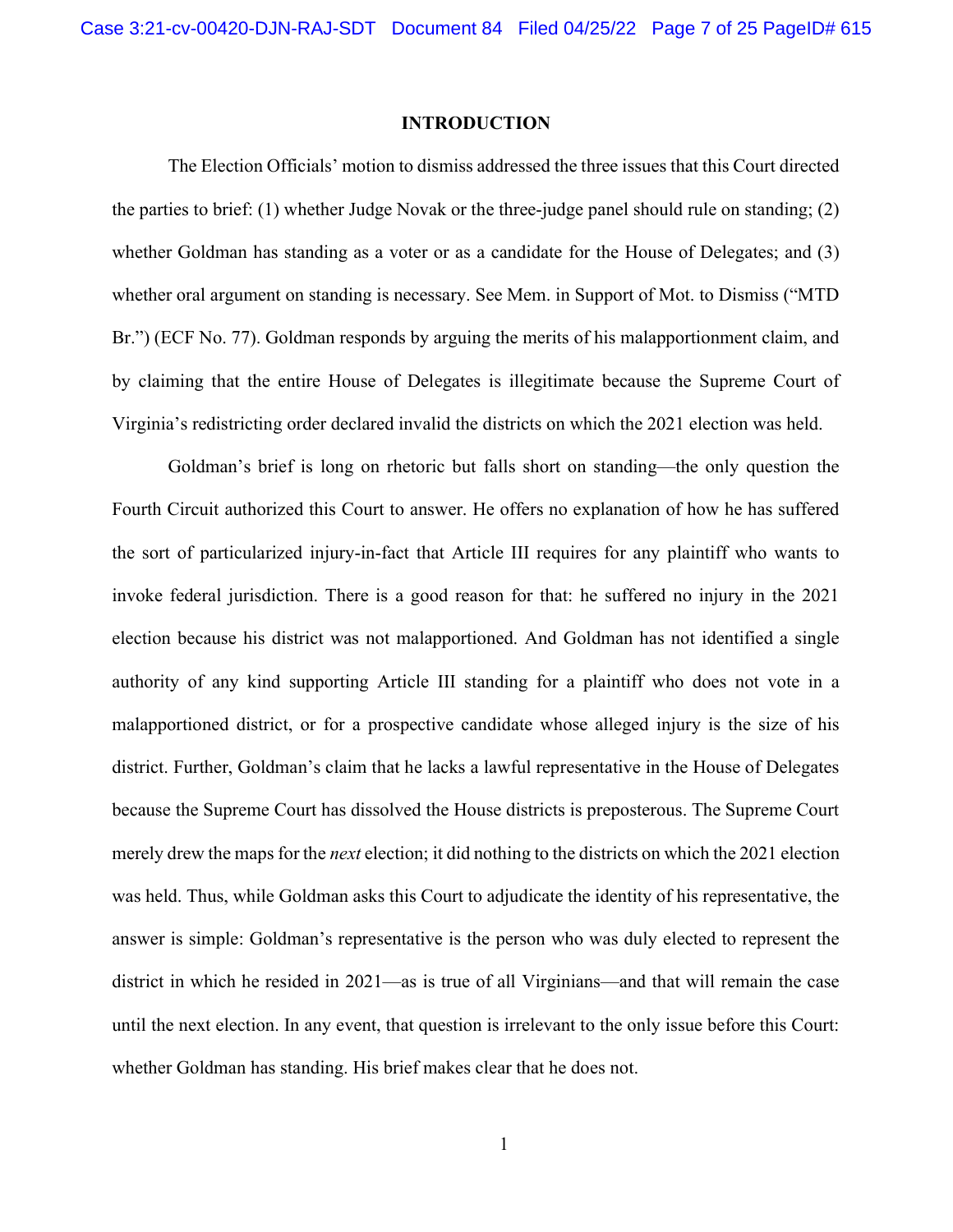### ARGUMENT

## I. Judge Novak should rule on Goldman's standing to sue

First, Judge Novak, rather than the three-judge district court, should rule on standing. Goldman marshals no response to the unbroken line of cases making clear that, if a court lacks subject matter jurisdiction over a Section 2284 claim, the district judge may "decline[] to convene a three judge court," or, if the jurisdictional defect is discovered after the court is convened, the three-judge court may "dissolve[] itself, leaving final disposition of the complaint to a single judge." Gonzalez v. Automatic Emp. Credit Union, 419 U.S. 90, 100 (1974); Shapiro v. McManus, 577 U.S. 39, 44–45 (2015); see also MTD Br. 7–8. Goldman contends that "logic" dictates that the Fourth Circuit "must believe a three-judge court should decide standing" because otherwise the Fourth Circuit "would have remanded back to Judge Novak to pick up where he left off before Defendants appealed his Order." Resp. in Opp. to Mot. to Dismiss ("Resp.") 14 (ECF No. 80). But the Fourth Circuit's remand order takes no position on which judge or judges comprise "the district court" that it ordered to "assess and resolve whether Goldman possesses Article III standing to sue." *Goldman v. Brink*, No. 21-2180, 2022 WL 794968, at \*1 (4th Cir. Mar. 15, 2022).<sup>1</sup> And the Fourth Circuit did not remand to the district court for it to "pick up where [it] had left off." Resp. 14. The Fourth Circuit retained jurisdiction of the appeal and remanded only the threshold question of Goldman's Article III standing to maintain this suit. Goldman, 2022 WL 794968, at \*1.

Goldman also declares without explanation that the Supreme Court's decision in McManus requires a three-judge court to decide the standing question because he has "raised serious issues

<sup>&</sup>lt;sup>1</sup> In response to Goldman's contention during oral argument that the three-judge panel "are the only ones you can send [the case] back to," Judge King remarked: "That doesn't make any difference to us. If we send the case back, we send it back to the district court. Period. And they deal with it." Oral Argument at 22:14–22:42, Goldman v. Brink, 2022 WL 794968 (No. 21-2180), available at https://www.ca4.uscourts.gov/OAarchive/mp3/21-2180-20220308.mp3.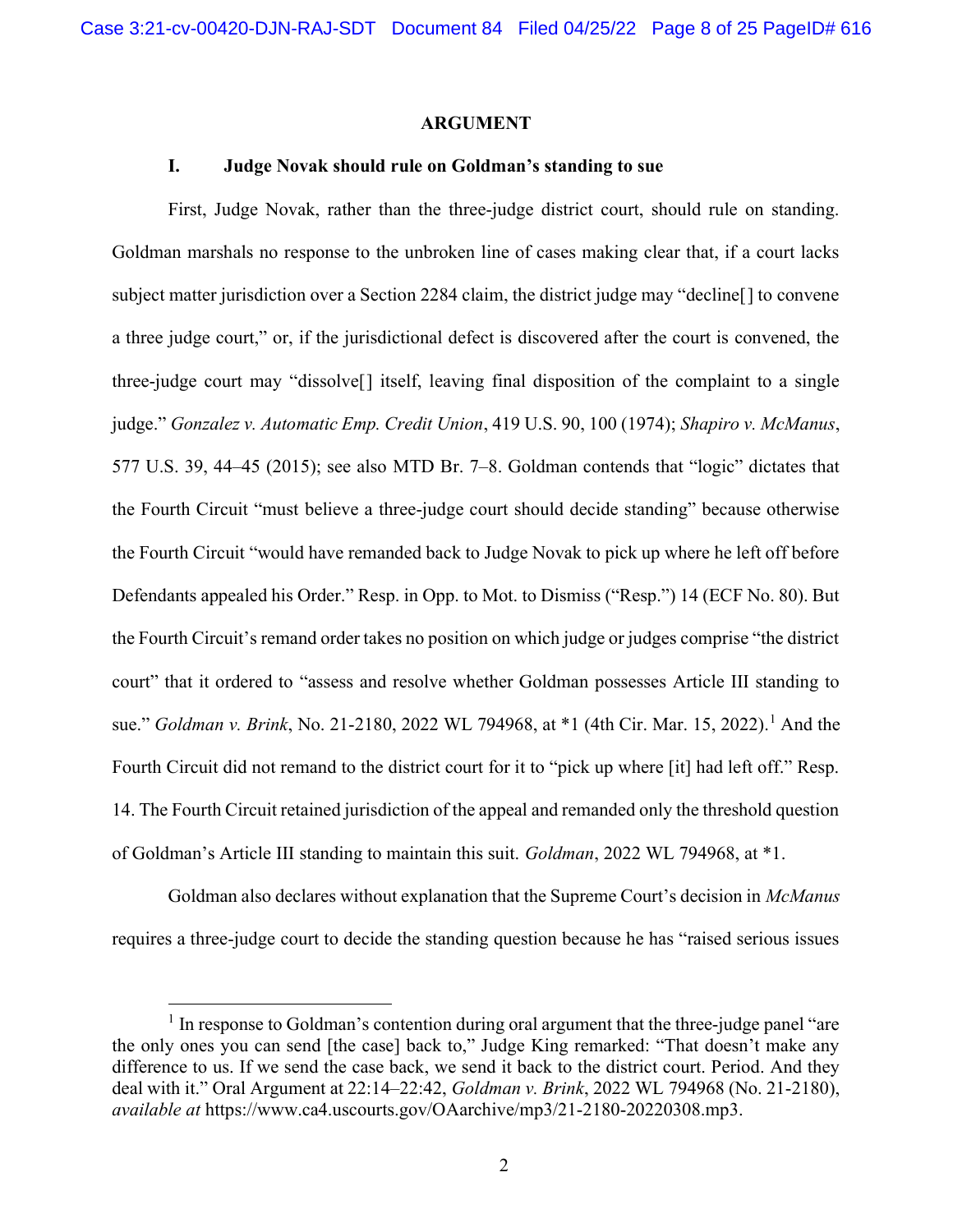of law." Resp. 14. McManus held no such thing. It instead restated the longstanding distinction between "failing to raise a substantial federal question for jurisdictional purposes" and "failing to state a claim for relief on the merits." 577 U.S. at 45. Section 2284 cases that fall into the former category may be dismissed for lack of jurisdiction by a single district judge. See Gonzalez, 419 U.S. at 99–100; see also Atlee v. Laird, 339 F. Supp. 1347, 1350 (E.D. Pa. 1972) ("The decisions have uniformly held that the single district judge to whom an action is originally presented may refuse to request a three-judge court and dismiss the action if he concludes that the general requisites of federal jurisdiction are not present."), aff'd 411 U.S. 911 (1973). Goldman's failure to present any meaningful contrary arguments makes clear that the law does not require the threejudge panel to rule on this threshold issue.

## II. Goldman lacks standing to bring his remaining claim

## A. Goldman lacks standing as a voter

Goldman's brief purports to lay out at length a "statistical" merits case which he asserts demonstrates that Virginia's House of Delegates districts were unconstitutionally apportioned in the 2021 election. See, e.g., Resp. 5–11. His merits case is wrong, see infra Part III, but also irrelevant at this stage of the litigation. The only question pending before this Court is whether Goldman has standing. Apart from repeatedly and erroneously claiming that the Election Officials have conceded his standing, he fails to demonstrate how he has suffered the sort of particularized injury to his right to vote that is necessary to establish Article III standing in this case.

Even if Goldman has sufficiently demonstrated at this stage of the litigation that he voted<sup>2</sup>

 $2$  Goldman argues that his "status as a voter" is "not a requirement" for standing, invoking Justice Thomas's concurring opinion in Evenwel v. Abbott, 578 U.S. 54 (2016). Resp. 23. This invocation is baffling. Justice Thomas in that opinion argued that the one-person-one vote principle—the principle upon which Goldman stakes his merits claim—lacks any constitutional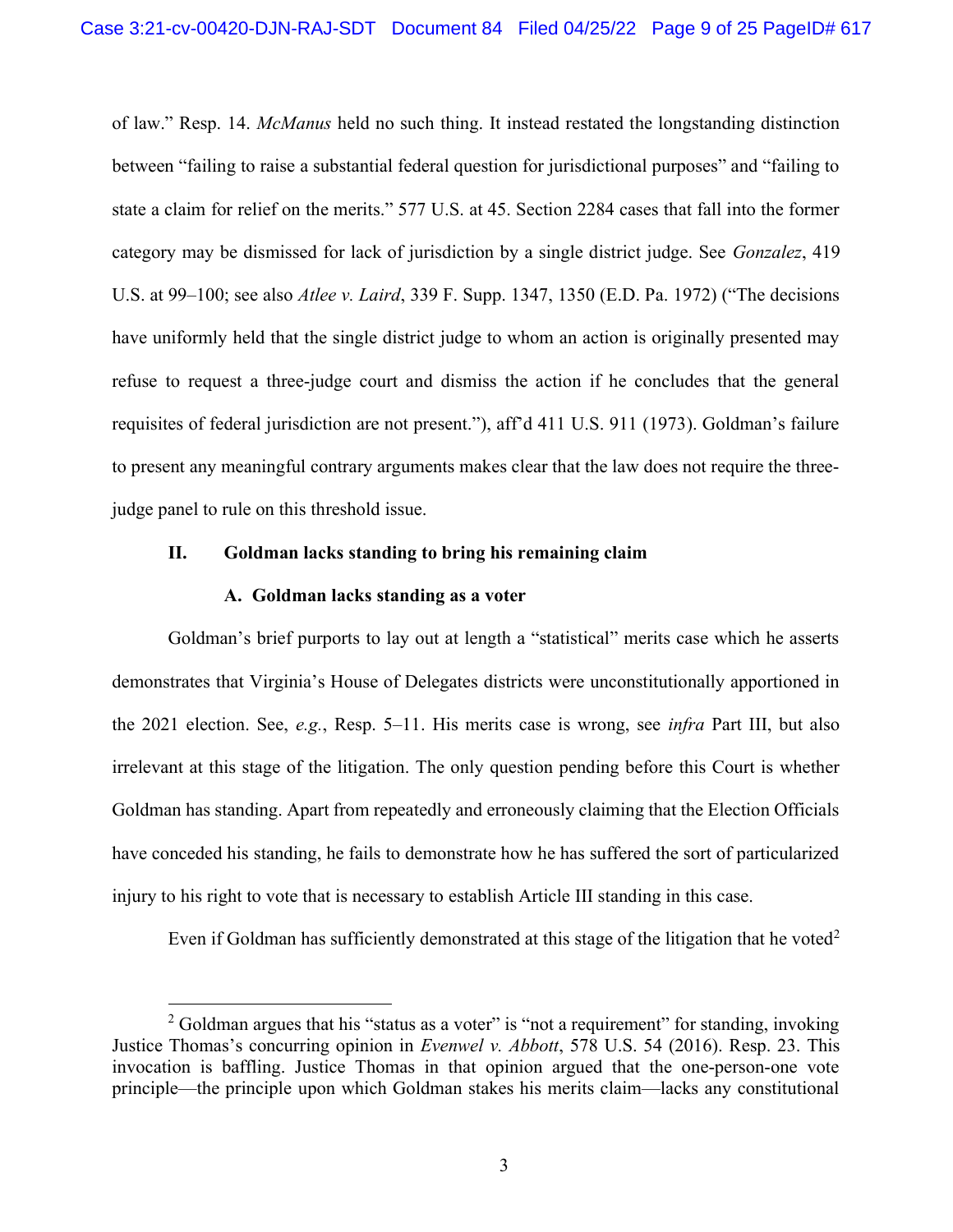in the 2021 election,<sup>3</sup> he must further demonstrate that he suffered an injury to his individual right to a properly weighted vote. Goldman entirely fails to do so.

First, Goldman's "standing" framework has nothing to do with standing: it is a merits theory with no connection to Goldman's individual right to vote. The bulk of Goldman's brief is devoted to calculating the "maximum deviation or variance" between various electoral districts, see, e.g., Resp. 5–11, which he describes as the "key metric in determining whether a challenged scheme is unconstitutional," *id.* at 6. The question before the Court, however, is not whether the maps used in the 2021 election were unconstitutional, but whether Goldman has standing to challenge those maps at all. Accordingly, *Harris v. Arizona Independent Redistricting Comm'n*, 578 U.S. 253 (2016)—which Goldman describes as "the leading U.S. Supreme Court case on permissible population deviations in a state legislative apportionment scheme," Resp. 11—has

foundation whatsoever, and that the Supreme Court should abjure the principle entirely. Evenwel, 578 U.S. at 75–76. Justice Thomas therefore does not "agree[]" with Goldman's argument. Resp. 25. On the contrary, Justice Thomas's Evenwel concurrence would preclude Goldman's putative Fourteenth Amendment claim irrespective of his status as a voter or a nonvoter.

 $3$  Goldman must prove that he voted in the election he claimed injured his right to vote. See MTD Br. 5–6. He now states in an affidavit that he voted, see Pl.'s Aff. ¶ 8 (ECF No. 81), but provides no supporting documentation. He instead argues that the Election Officials "have known, or should have known" that he voted because "this information is contained in the voter history . . . in the unique possession of the Department of Elections." Resp. 22. But the law prohibits the Department of Elections from voluntarily disclosing voter-history information except to specifically enumerated entities (including political parties); this information "shall be furnished to no one else and shall be used only for campaign and political purposes and for reporting to constituents." Va. Code § 24.2-406(A). Further, every registered voter in the Commonwealth of Virginia can immediately access his or her own registration and voter history online free of charge. See https://vote.elections.virginia.gov/VoterInformation/Lookup/polling. The Election Officials repeatedly offered to stipulate that Goldman voted if he would provide the Election Officials with supporting evidence, such as his online voter record. He refused. Goldman, not the Election Officials, bears the burden of adducing evidence to establish standing. Lovern v. Edwards, 190 F.3d 648, 654 (4th Cir. 1999).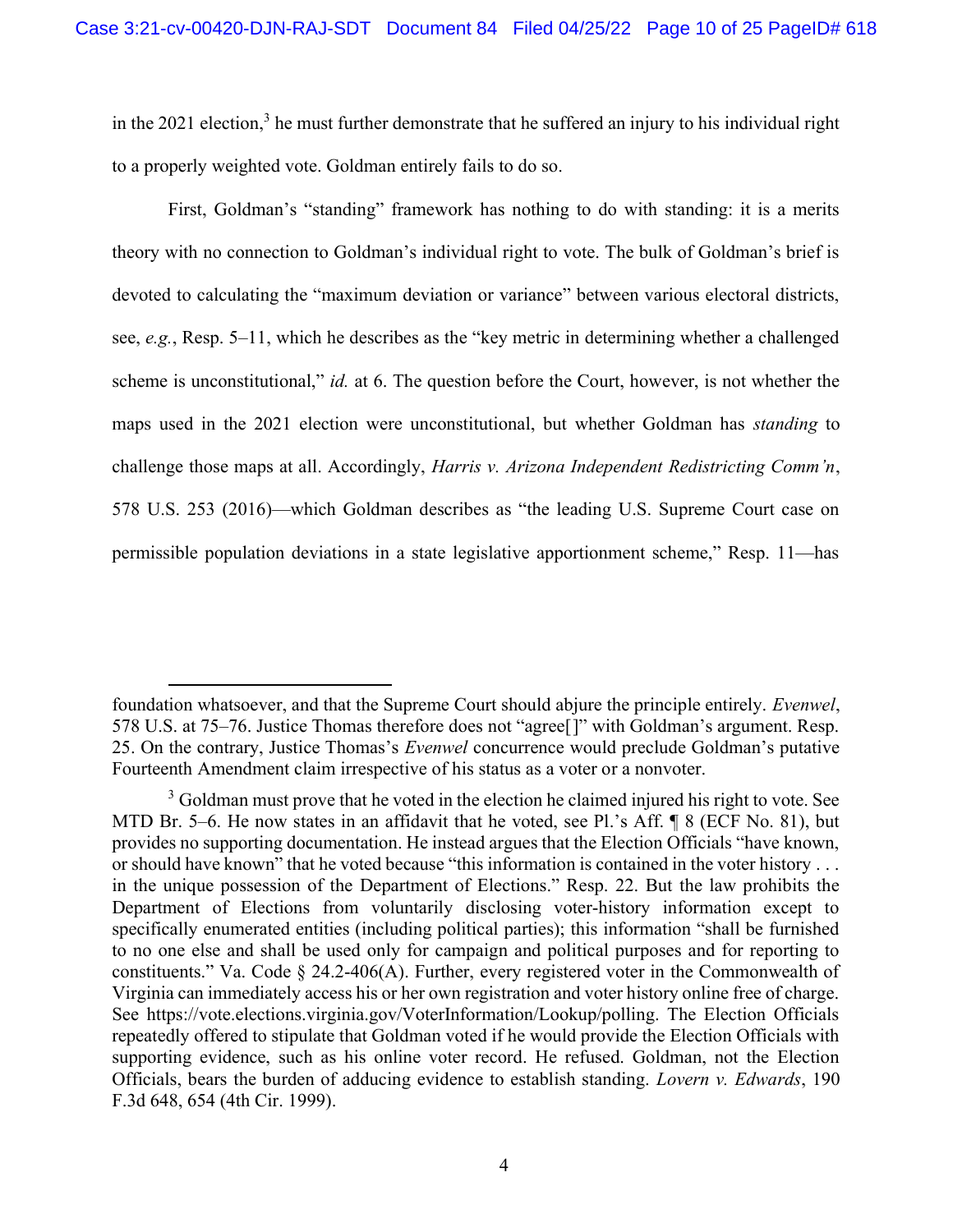nothing to do with the issue before the Court, because that case did not address standing at all.<sup>4</sup>

Second, Goldman repeatedly misstates and misapplies the two cases on which he chiefly relies—Baker v. Carr, 369 U.S. 186 (1962), and Revnolds v. Sims, 377 U.S. 533 (1964). Those cases held that the right to vote is "individual and personal in nature," Reynolds, 377 U.S. at 561, and, thus, only "voters who allege facts showing disadvantage to themselves as individuals have standing to sue" to remedy that disadvantage, *Baker*, 369 U.S. at 206. Consistent with this principle, the plaintiffs in both cases lived and voted in underrepresented districts. Compare Reply Br. of Appellant at 2, *Baker v. Carr*, 369 U.S. 186 (1962) (No. 6), 1961 WL 101843 (noting that the plaintiffs lived in Shelby, Davidson, Knox, Hamilton, and Montgomery counties), with Br. of Appellant at 9–10, Baker v. Carr, 369 U.S. 186 (1962) (No. 6), 1961 WL 101846 (noting that the districts comprising Shelby, Davidson, Knox, and Hamilton counties were massively underrepresented in the Tennessee legislature); compare also Sims v. Frink, 208 F. Supp. 431, 432 (M.D. Ala. 1962) (per curiam) (noting that plaintiffs were residents of Jefferson and Mobile counties), with id. at 448, app. D; 450, app. E (data demonstrating that the state House and Senate districts encompassing Jefferson and Mobile counties were orders of magnitude larger than the ideal district size). Goldman, by contrast, lives in a district that was slightly overrepresented in the 2021 elections. See MTD Br. 15–16.<sup>5</sup>

 $4$  Every plaintiff in *Harris* resided in an overpopulated district and therefore satisfied this basic requirement for standing in a malapportionment claim. See Second Amend. Compl. ¶¶ 3–4, Harris v. Ariz. Indep. Redistricting Comm'n, 993 F. Supp. 2d 1042 (D. Ariz. Nov. 16, 2012) (No. 2:12-cv-894), 2012 WL 5845371.

<sup>&</sup>lt;sup>5</sup> Goldman asks this Court to accept Avery v. Midland County, 390 U.S. 474 (1968), as a "supplemental authority." See Mot. to Introduce Supplemental Authority ¶¶ 7, 10 (ECF No. 82). In that case, the plaintiff was a resident of one of four legislative districts in a county of about 70,000 residents. Avery, 390 U.S. at 476. The plaintiff's district contained 67,906 residents; the remaining three districts contained 2,094 residents combined. Ibid. A case in which the plaintiff resided in a district that was 388% larger than the ideal district does not help Goldman when the district in which he resided in 2021 was 1.12% smaller than the ideal district.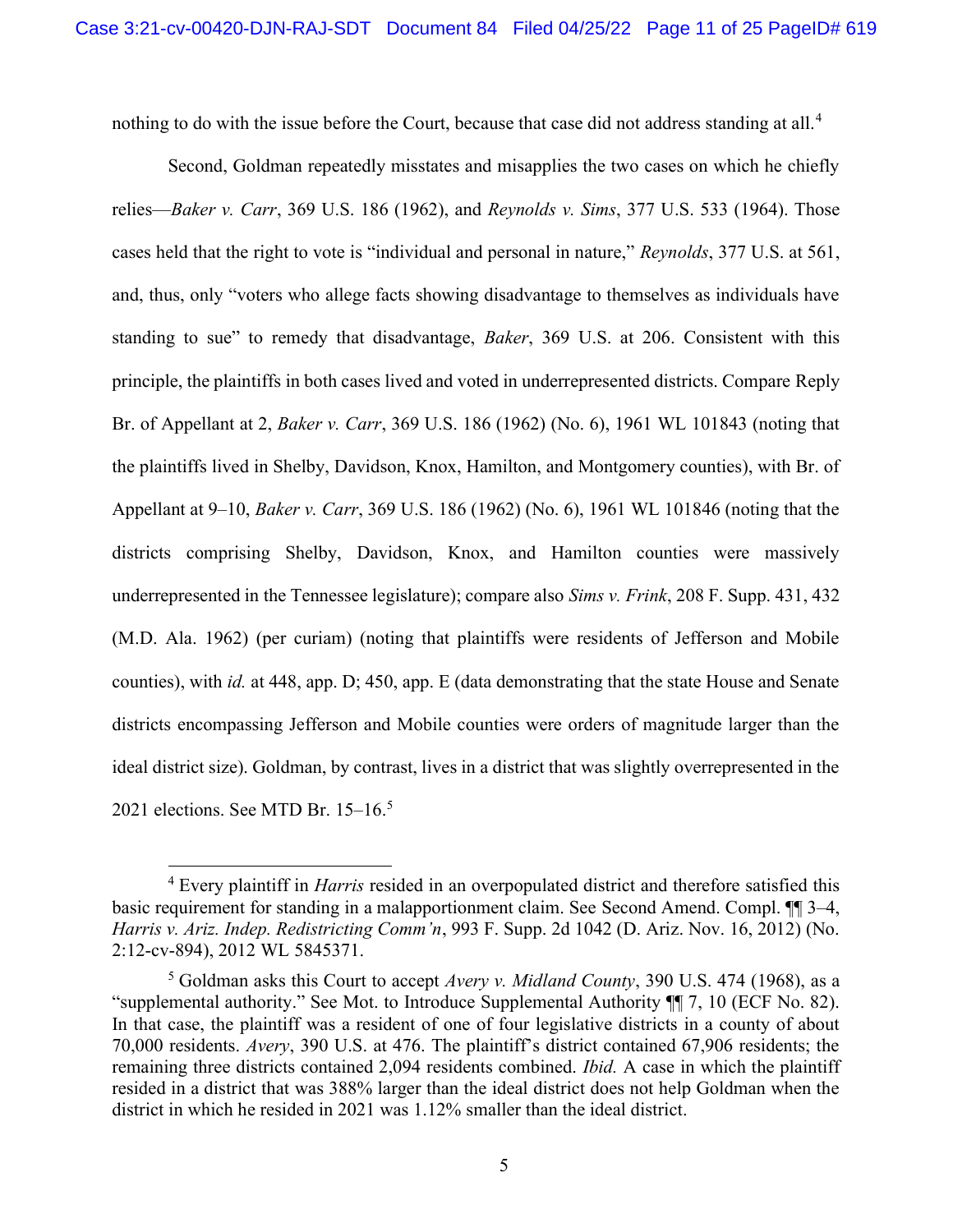The Supreme Court in Gill v. Whitford very recently reiterated that a plaintiff lacks standing to maintain the sort of vote-dilution claim maintained by Goldman unless the "composition of the voter's own district ... causes his vote ... to carry less weight than it would in another, hypothetical district." 138 S. Ct. 1916, 1931 (2018); see MTD Br. 13–15. Goldman argues, however, that Gill is inapposite because it is "not a *Reynolds* case." Resp. 19. Although Gill was a partisan-gerrymandering rather than malapportionment case, the Court expressly held that the injury suffered by a partisan-gerrymandering plaintiff is the same as the one suffered by a malapportionment plaintiff—the dilution of an individual's vote. Gill, 138 S. Ct. at 1930–31. The standing analysis is therefore the same as well.

If any doubt about the import of Gill, Reynolds, and Baker remained, it evaporates in the face of the consensus of the courts of appeals. Each court to have considered the question has held that a voter from an overrepresented district lacks standing to challenge the malapportionment of legislative districts. See, e.g., Garcia v. 2011 Legislative Reapportionment Comm'n, 559 Fed. Appx. 128, 133 (3d Cir. 2014) (holding that only voters in underrepresented districts have standing to challenge apportionment); Wright v. Dougherty County, 358 F.3d 1352, 1356 (11th Cir. 2004) (holding that a voter in a slightly overrepresented district lacked standing to challenge apportionment notwithstanding that other districts were even more overrepresented); League of Women Voters of Nassau Cnty. v. Nassau Cnty. Bd. of Supervisors, 737 F.2d 155, 161–62 (2d Cir. 1984) (holding that voters in overrepresented districts categorically lack standing to challenge apportionment); Fairley v. Patterson, 493 F.2d 598, 603 (5th Cir. 1974) (explaining that "injury" in a malapportionment case "results only to those persons domiciled in the under-represented voting districts"); Skolnick v. Board of Comm'rs of Cook Cnty., 435 F.2d 361, 363 (7th Cir. 1970) (holding that a plaintiff in a slightly overrepresented district lacked standing to challenge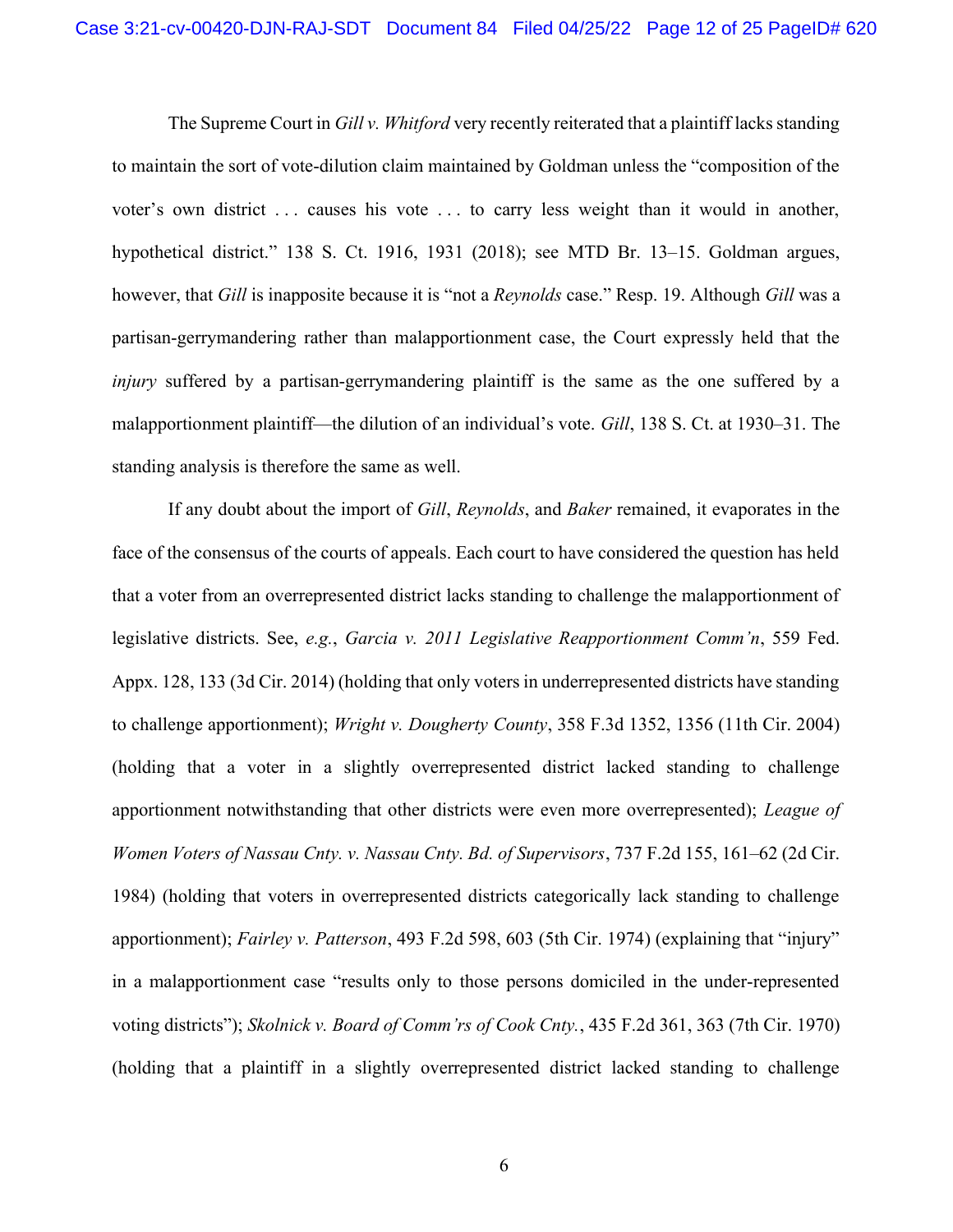apportionment). Goldman does not cite a single case decided by any court holding that a plaintiff from an overrepresented district has standing to challenge a legislative apportionment.

Goldman purports to distinguish some of these cases by pointing out that the legislatures in those cases are not identical to Virginia's House of Delegates.<sup>6</sup> Resp. 11–12. That is true, but irrelevant. The principle those cases establish—that voters in overrepresented districts lack standing to challenge a legislative apportionment—is plainly applicable here. And, while Goldman argues that the Election Officials "cite no case that explicitly discusses, much less supports," their theory that a plaintiff lacks standing if he "lives in a district with a population less than the ideal district population no matter how great the dilution of his vote might be due to the population difference between citizens in other parts of the state," Resp. 21, the Election Officials did exactly that in their opening brief, see MTD Br. 17 (citing Wright, 358 F.3d at 1356, for the proposition that courts have squarely rejected the argument that voters in "slightly over-represented [districts] ... ha[ve] standing because they were under-represented in comparison to" even more overrepresented districts).

Third, Goldman asserts that he can show standing because the "constitutional point is to make sure we all feel equally represented." Resp. 26; see also *ibid.* ("The fact others may have more or less harm does not make my harm any less constitutionally important."). In Gill, the Court relied on Baker and Reynolds to reject a similar claim of "statewide injury." 138 S. Ct. at 1930. Such an asserted injury is precisely the sort of "generally available grievance about government"

 $6$  Goldman also describes the Election Officials' reliance on *Garcia v. 2011 Legislative* Reapportionment Comm'n, 938 F. Supp. 2d 542 (E.D. Pa. 2013), as "baffling." Resp. 18. But the Election Officials have never cited that case in any brief in this litigation. Instead, the Election Officials cited the Third Circuit's opinion reviewing that decision, see MTD Br. 16–17 (citing Garcia, 559 Fed. Appx. 128), which held that voters in overrepresented districts, like Goldman, categorically lack standing to challenge the apportionment of a legislative map, Garcia, 559 Fed. Appx. at 133.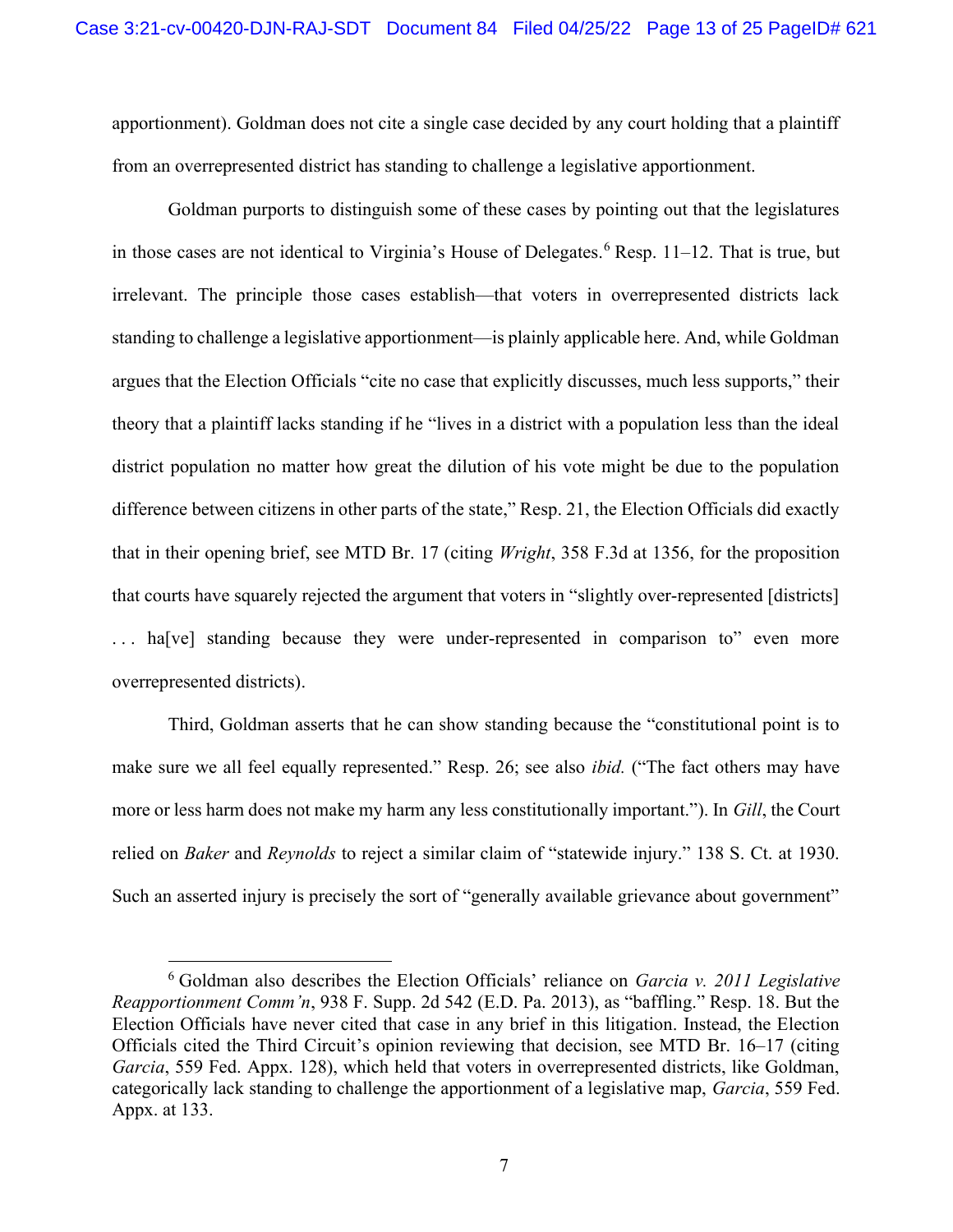that "does not state an Article III case or controversy." Lance v. Coffman, 549 U.S. 437, 439 (2007) (per curiam); see also Maryland Shall Issue, Inc. v. Hogan, 971 F.3d 199, 214 (4th Cir. 2020) ("Courts have long adhered to the rule that a 'plaintiff generally must assert his own legal rights and interests, and cannot rest his claim to relief on the legal rights or interests of third parties.'" (quoting Warth v. Seldin, 422 U.S. 490, 499 (1975))).

Finally, Goldman contends that the Election Officials have been "ironically trapped" into "conced[ing]" that voters in districts "with a population at least 10% greater than the ideal district" have standing. Resp. 15–16.<sup>7</sup> The Election Officials have conceded no such thing. Rather, the Election Officials have argued only that Goldman lacks standing because the district in which he was registered to vote in 2021 was overrepresented; they have raised no arguments about any other voter in any other district. Goldman therefore suffered no cognizable injury to his individual right to a properly weighted vote. MTD Br. 13–16. Goldman's brief never meaningfully addresses this argument.<sup>8</sup>

<sup>&</sup>lt;sup>7</sup> This putative "concession"—and others Goldman erroneously claims the Election Officials have made, see, e.g., Resp. 27 ("Defendant conceded that Plaintiff . . . suffered a population deviation double the 10% marker in *Harris*, and roughly equal to what *Cosner* declared to be facially unconstitutional."); ibid. ("According to Defendants, whatever constitutional harm Plaintiff may have suffered, indeed the nearly 1 million Virginians they concede were harmed have suffered, has been magically erased forever  $\dots$ .")—appear to arise from Goldman's misunderstanding of a footnote in a Fourth Circuit brief where the Election Officials argued that even assuming *arguendo* that Goldman's flawed standing theory were correct, his arguments failed under his own theory, see Reply Br. of Appellant at 9 n.2, *Goldman v. Brink*, No. 21-2180, 2022 WL 794968 (4th Cir. Feb. 8, 2022), 2022 WL 443730 (quoted at Resp. 14). But the Election Officials have clearly argued throughout that (1) Goldman's standing framework, insomuch as he has articulated one, should be rejected; and (2) Goldman has failed to establish standing under the framework articulated by the Supreme Court and courts of appeals.

<sup>&</sup>lt;sup>8</sup> Goldman at times seems to argue, as he did in the Fourth Circuit, see Br. of Appellee at 16–17, Goldman v. Brink, No. 21-2180, 2022 WL 794968 (4th Cir. Jan. 18, 2022), that his district was malapportioned if one compares the 2020 population of District 68 to the 2010 ideal district size, see, e.g., Resp. 6–8, 15. Mixing and matching data across censuses, however, is mathematically incoherent. The purpose of the "ideal" district is to determine whether the actual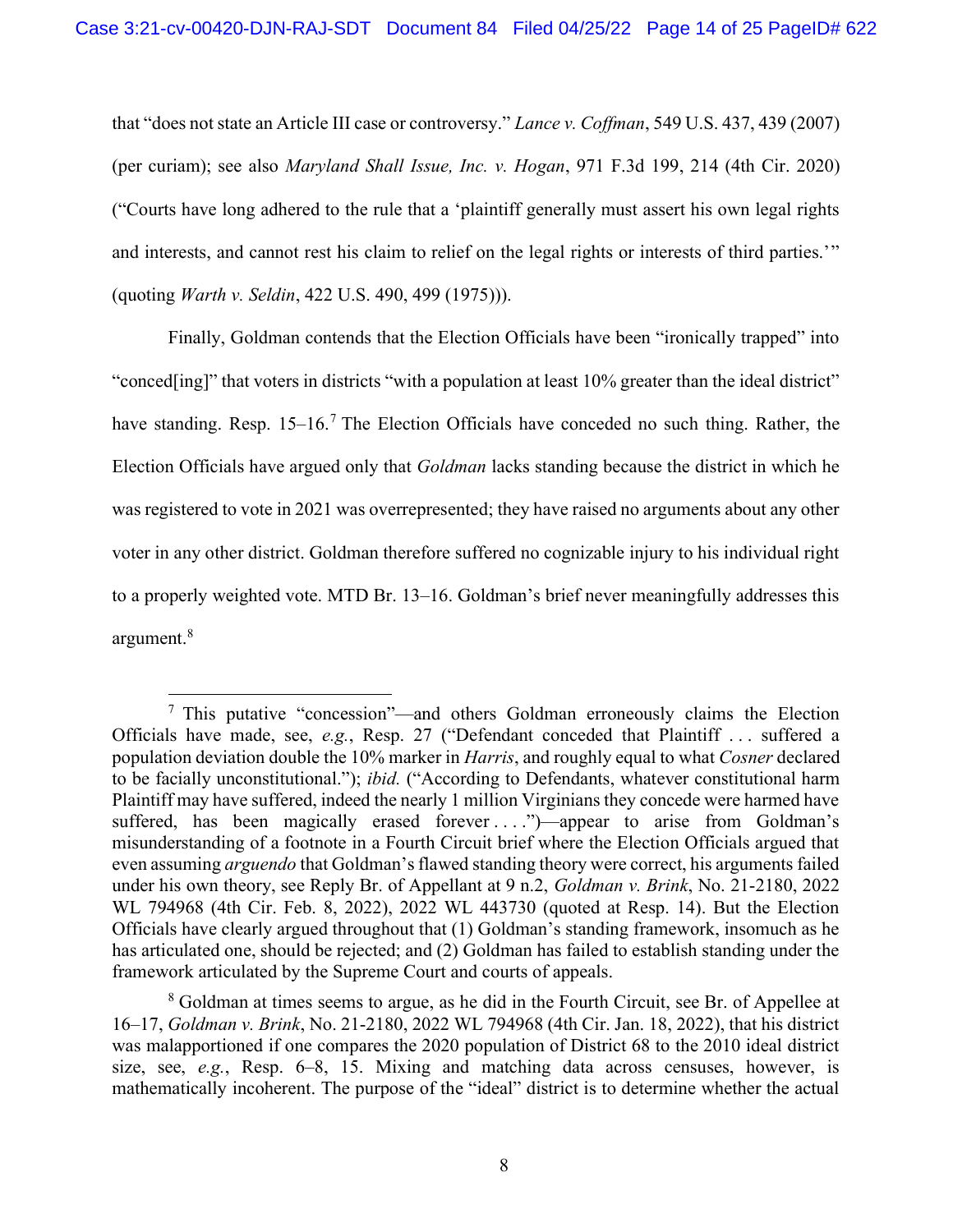### B. Goldman lacks standing as a candidate

Goldman's brief discussion of candidate standing, see Resp. 24, wholly fails to address any of the cases holding that candidates categorically do not suffer any cognizable injury from malapportionment, see MTD Br. 19–21. Nor does he address the Election Officials' argument that even if candidates could suffer malapportionment injuries, Goldman suffered none because District 68 was not malapportioned during the 2021 election. *Id.* at 20. Instead, Goldman cites a single out-of-circuit district court case to support his argument that his desire to run as a candidate in a hypothetical 2022 election confers on him candidate standing to challenge the constitutionality of the 2021 election. See Resp. 24 (citing Favors v. Cuomo, 866 F. Supp. 2d 176, 187 (E.D.N.Y. 2012)).

This argument fails for three reasons. First, Goldman has not explained how his alleged desire to run in a hypothetical 2022 election gives him standing to challenge the constitutionality of the 2021 election. For the reasons stated in the Election Officials' opening brief, a desire to run on one set of legislative maps in the future does not confer on a plaintiff standing to challenge the constitutionality of different maps used in a previous election. MTD Br. 22. Second, even if it could, Goldman has wholly failed to prove that he is "able and ready" to seek any office in a hypothetical 2022 election. Carney v. Adams, 141 S. Ct. 493, 500 (2020). Although he states in his brief that he is "ready and willing to run in House District 78" in 2022, Resp. 24, his affidavit

districts are equally proportional to the whole population of the State. See MTD Br. 14–15 & n.7. The sum of all the district populations must, therefore, be equal to the total state population that was used to calculate the ideal district. But, under Goldman's theory, the sum of the parts—the 2020 district populations—can never equal the whole—the 2010 total state population—because Virginia grew nearly eight percent between 2010 and 2020. Stipulation of Facts ("SOF") ¶ 30 (ECF No. 73). Mixing and matching census data as Goldman does makes equal representation literally impossible. When determining whether an actual district is properly proportioned by comparing it to the ideal district, one must always use data from the same census.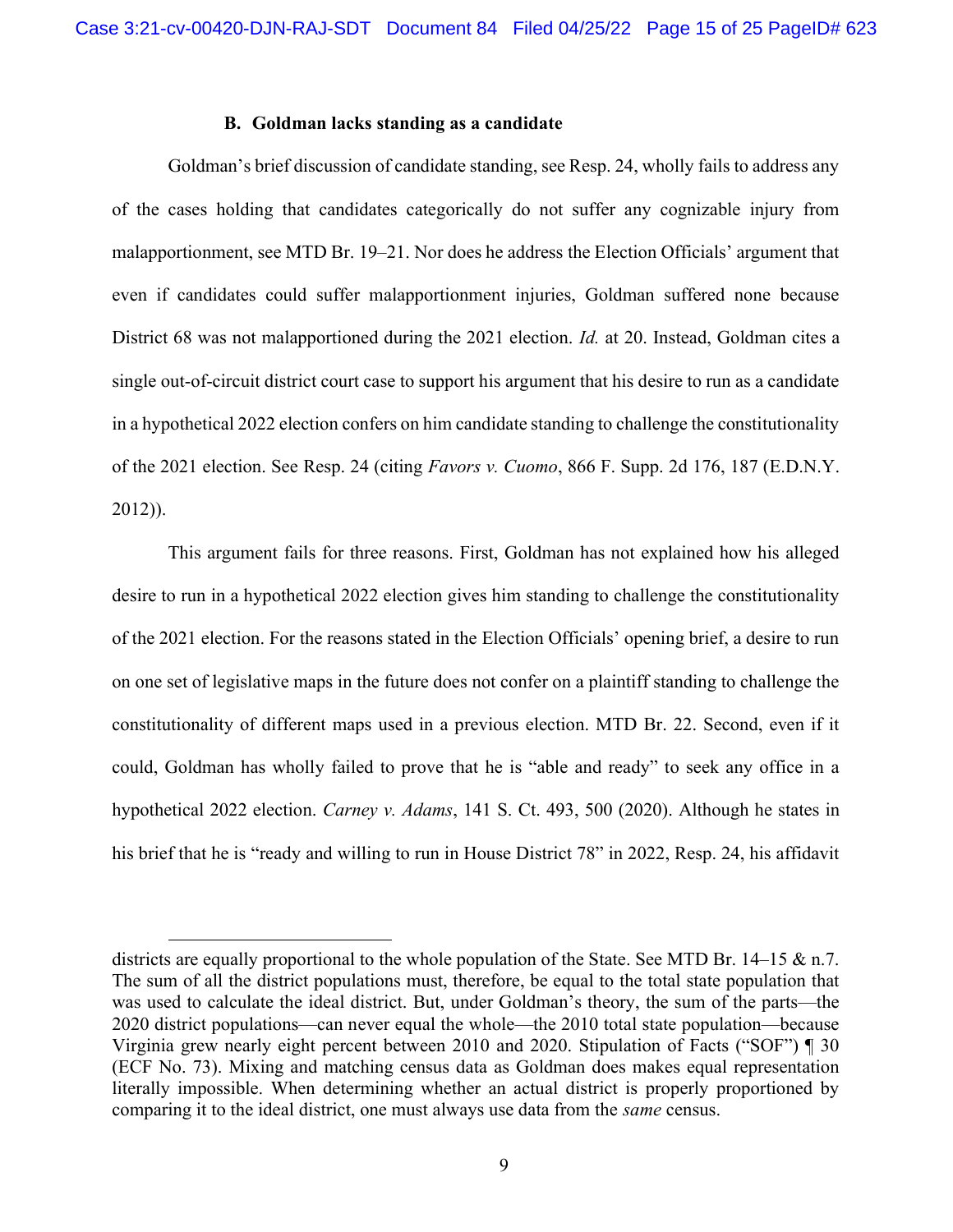does not even go that far. He testifies only that he would "meet all the qualifications to run" in such an election. Pl.'s Aff. ¶ 30.

Finally, Goldman's reliance on *Favors* is misplaced. In that case, New York failed to complete its redistricting process just a few months before the scheduled 2012 primary election notwithstanding that the state had received the 2010 Census results a year before. See Compl. ¶¶ 59, 77–79, Favors v. Cuomo, 866 F. Supp. 2d 176 (E.D.N.Y. Nov. 17, 2011) (No. 11-cv-5632), 2011 WL 5830607 ("Favors Compl."). The plaintiffs were five voters living in underrepresented districts; one of those voters was also considering a run for state senate. See *id*.  $\P$  14–19. They alleged that the existing state and congressional districts maps were unconstitutionally apportioned "due to the population changes reflected in the 2010 census." Favors, 866 F. Supp. 2d at 179. Convinced that the legislature could not draw maps in time for the looming primary elections, the plaintiffs sought a judicial order drawing new maps on the ground that the legislative delay could deprive them of constitutional representation. *Id.* at 182. The voter plaintiffs based their standing primarily on the alleged underrepresentation of their particular districts under the pre-2010 maps. Id. at 187 (citing Favors Compl.  $\P$  108–09, 120, 122). The lone voter-candidate plaintiff further alleged that he lived near the border of two districts and did not know in which district he would be living following redistricting. *Ibid*. His injury, the voter-candidate plaintiff argued, was an inability to identify his voters or to know where to begin the campaigning process. Ibid; Favors Compl. ¶ 15.

Favors is inapposite in this case. First, the plaintiffs there challenged the constitutionality of a map to be used in an upcoming election; unlike Goldman, they did not argue that an interest in an upcoming election gave them standing to challenge the constitutionality of a previous election. Favors therefore provides no support for Goldman's theory of candidate standing.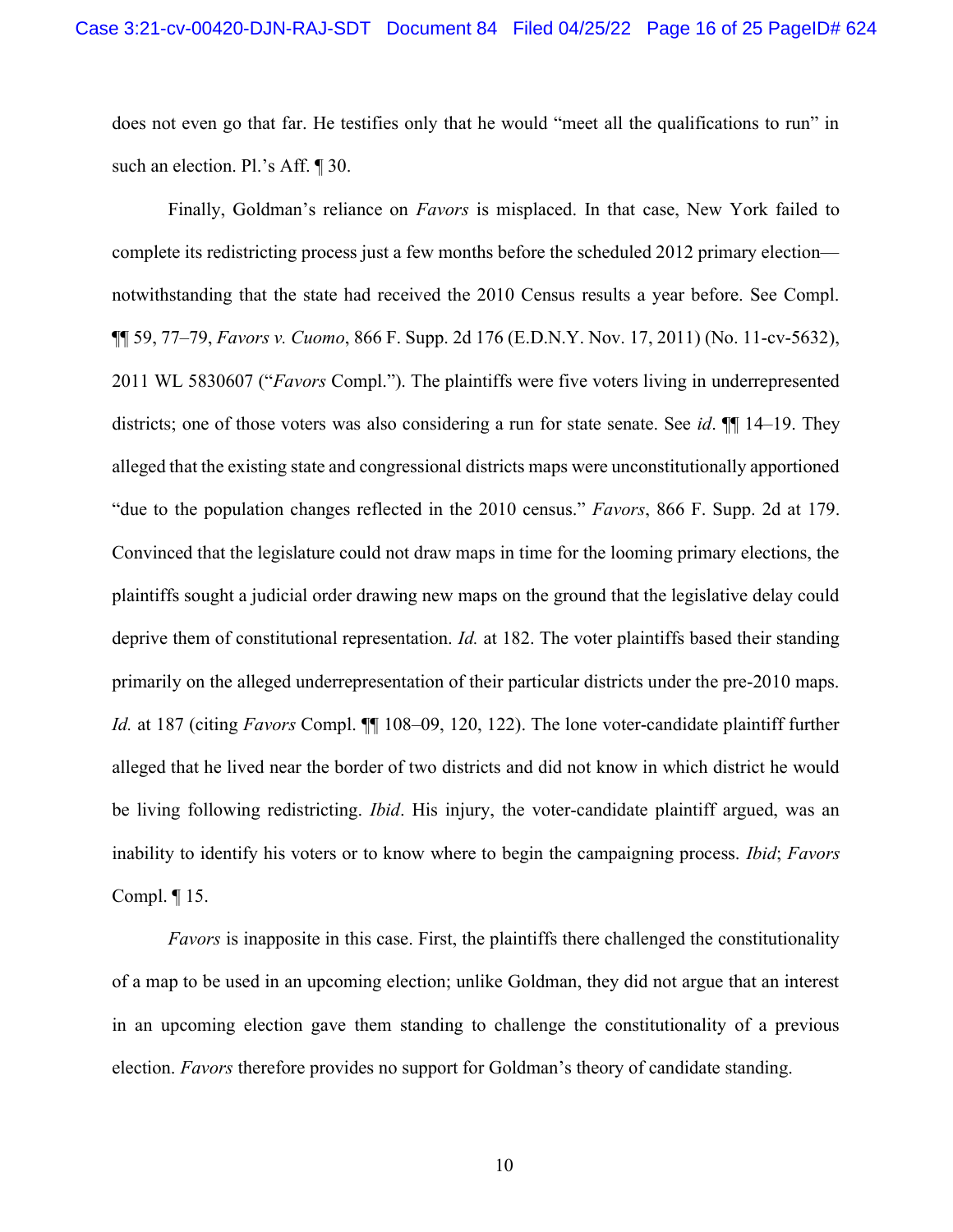Second, the prospective candidate plaintiff in that case did not allege a malapportionment injury like Goldman does—that is, he did not allege that his injury had anything to do with the *size* of his district. Instead, he alleged that he could not determine what his district was, or who his constituents were, and therefore could not begin campaigning. Favors, 866 F. Supp. 2d at 187. But Goldman has not alleged that his injury arose from uncertainty over the identity of his constituents because of uncertainty of the boundaries of his district; he has alleged only that his injury arose from the number of voters in his readily identifiable district. Second Amend. Compl. ¶¶ 57–59 (ECF No. 18). Favors therefore provides no support for Goldman's theory of candidate injury-infact.

Third, the Favors court did not actually rest its decision on candidate standing. All the plaintiffs in that case—including the prospective candidate—were voters, and all sought the same relief—an order redrawing the state legislative and congressional districts. "[T]he Supreme Court has made it clear that 'the presence of one party with standing is sufficient to satisfy Article III's case-or-controversy requirement.'" Bostic v. Schaefer, 760 F.3d 352, 370 (4th Cir. 2014) (quoting Rumsfeld v. Forum for Academic & Institutional Rights, Inc., 547 U.S. 47, 52 n.2 (2006)). "Consequently, once it is established that at least one party has standing to bring the claim, no further inquiry is required as to another party's standing to bring that claim." Maryland Shall Issue, Inc., 971 F.3d at 209. The Favors court thus cited only voter-standing decisions and did not separately address the standing of the plaintiff who was both a voter and prospective candidate. 866 F. Supp. 2d at 186–87. Favors therefore does not support Goldman's candidate standing theory.<sup>9</sup>

<sup>&</sup>lt;sup>9</sup> In any event, a single out-of-circuit district court case lacking any meaningful legal analysis in support of a candidate's standing cannot overcome the overwhelming weight of the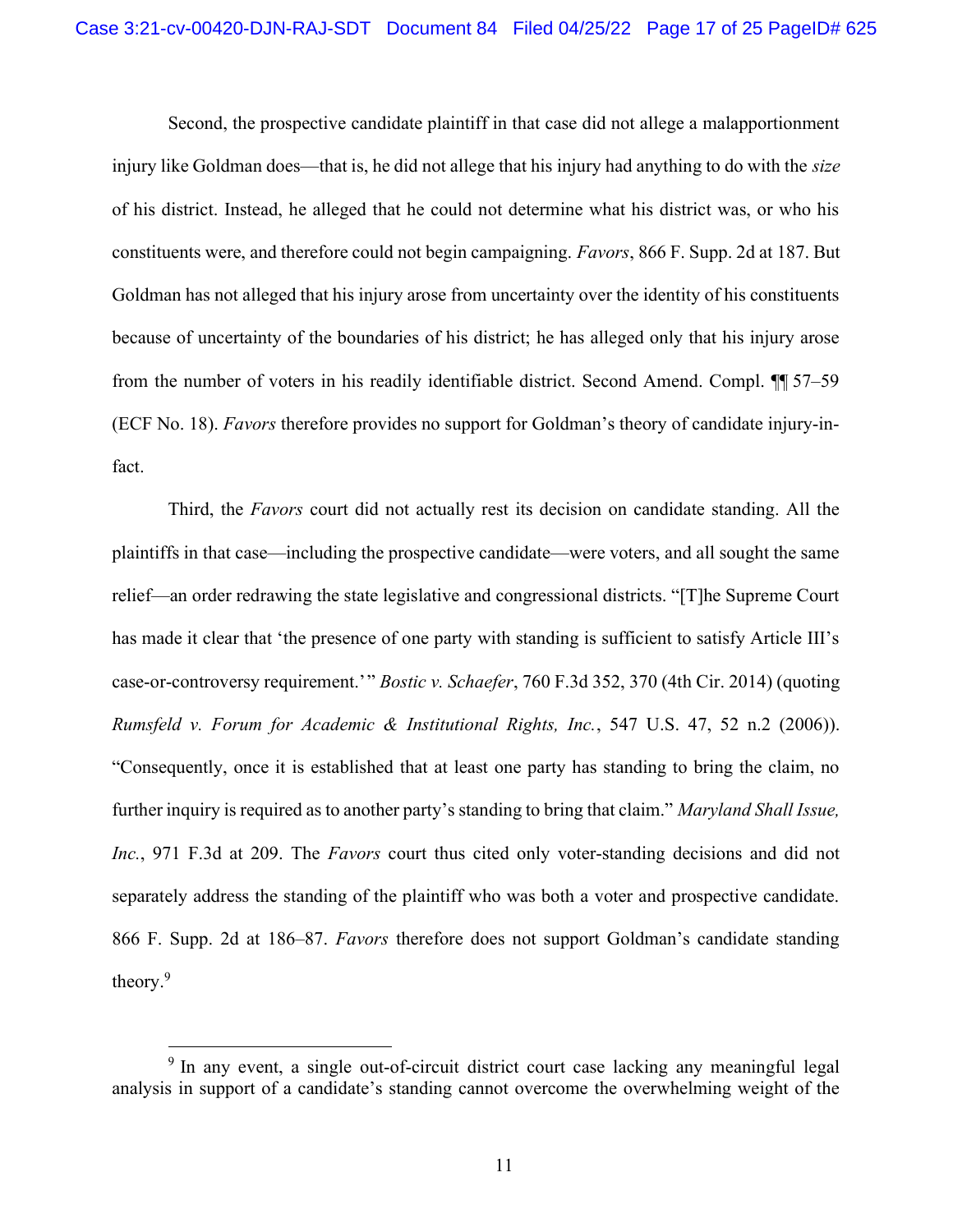# C. Goldman fails to overcome the prudential barriers to relief or otherwise demonstrate that this case is not moot

Finally, Goldman has not established that the relief he seeks is available under these circumstances. He makes the conclusory assertion that his vote-dilution injury is ongoing and that it can be remedied by ordering an entirely new House of Delegates election, including moving the already-scheduled primary elections to "late summer." Resp. 25, 27. But this argument ignores the Supreme Court's repeated warning that "federal courts ordinarily should not alter state election laws in the period close to an election." Democratic Nat'l Comm. v. Wisconsin State Legis., 141 S. Ct. 28, 30 (2020) (Kavanaugh, J., concurring in denial of application to vacate stay) (citing Purcell v. Gonzalez, 549 U.S. 1 (2006) (per curiam)). Goldman does not even address this wellestablished prudential doctrine in his brief.

Goldman does not merely seek changes to an existing election. He instead asks for an entirely new election—a far more intrusive federal judicial intervention into Virginia's election laws than merely altering an existing rule. Awarding such relief would cause the sort of judicially created confusion the Purcell doctrine is designed to prevent. "Running elections state-wide is extraordinarily complicated and difficult," and "state and local election officials need substantial time to" make the "enormous advance preparations" to overcome the "significant logistical challenges" a statewide election presents. Merrill v. Milligan, 142 S. Ct. 879, 880 (2020) (Kavanaugh, J., concurring in grant of applications for stays). This is a herculean task in the best of conditions. But "even heroic efforts" of state and local election officials "likely would not be

thoroughly reasoned decisions the Election Officials cited demonstrating that candidates do not have standing to challenge alleged malapportionment. See MTD Br. 19–20 (citing *Arizona State*) Legis. v. Arizona Indep. Redistricting Comm'n, 576 U.S. 787 (2015); Toth v. Chapman, 2022 WL 821175 (M.D. Pa. Mar. 16, 2022); City of Philadelphia v. Klutznick, 503 F. Supp. 663 (E.D. Pa. 1980)).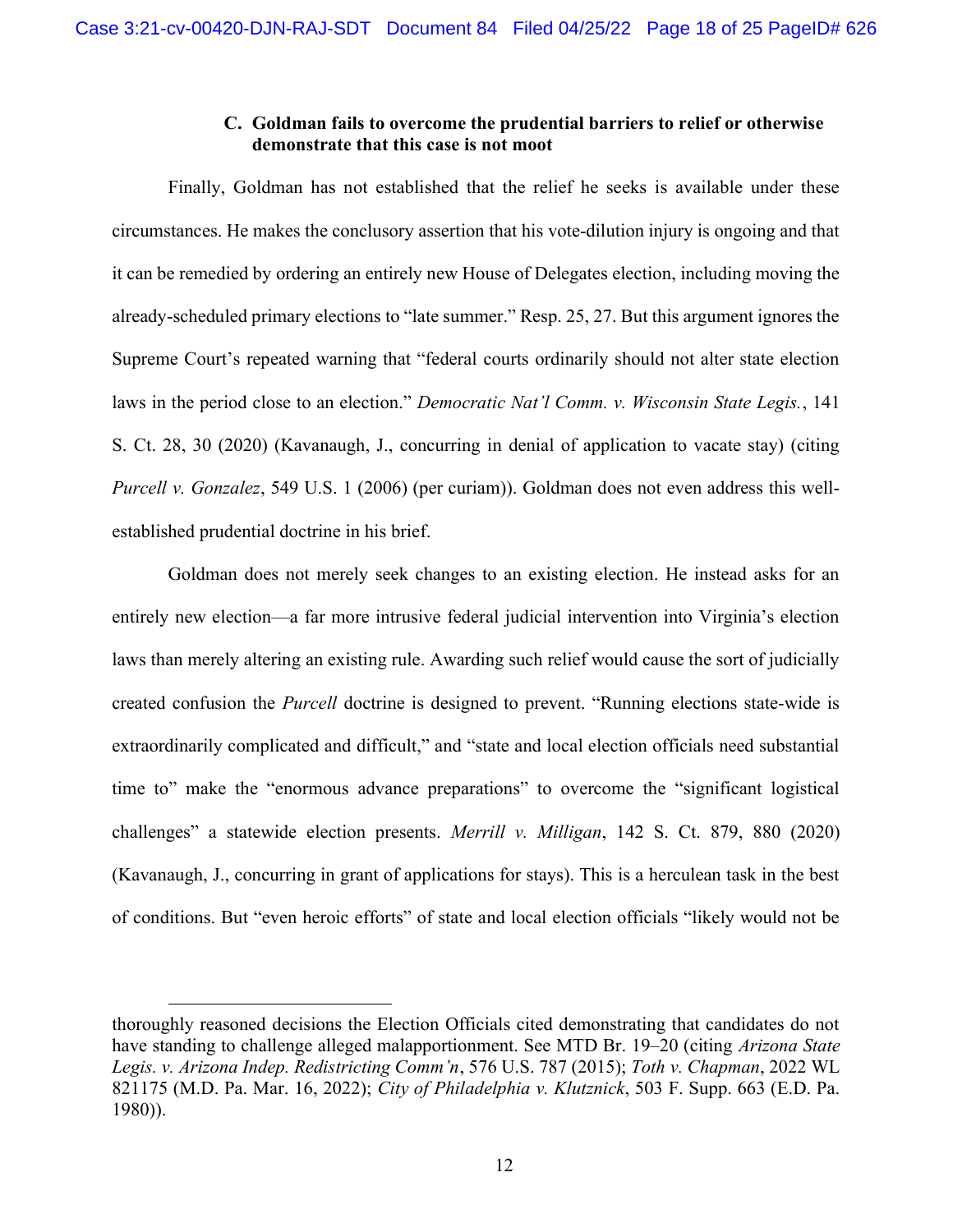enough to avoid chaos and confusion" if the Commonwealth were suddenly required to hold an unscheduled, state-wide election in just a few months. Ibid.

Goldman's proposed relief is also quintessentially injunctive, but an injunction is an improper remedy for past injuries that cannot repeat themselves. See MTD Br. 24–26. Rather than explain why an injunction would be appropriate to remedy alleged injuries that accrued at the time of the 2021 election, Goldman responds that he disclaimed any attempt to enjoin the 2021 election. Resp. 12–13. That is true, and the Election Officials have not contended otherwise. It is also a non sequitur. While Goldman disclaimed one kind of injunction, he simultaneously seeks another kind: an injunctive order for a special election fashioned after the order awarded in *Cosner v. Dalton*, 522 F. Supp. 350 (E.D. Va. 1981). Second Amend. Compl. at Remedy ¶¶ D & E; see, e.g., Nken v. Holder, 556 U.S. 418, 428 (2009) (observing that an injunction is the court's use of its "full coercive powers" to "direct. If the conduct of a party," telling that party "what to do or not to do"). <sup>10</sup>

 Goldman contends that judicially ordered special elections are "not unusual in Virginia." Resp. 25. In support of that claim, he cites a single, 41-year-old example. See Cosner, 522 F. Supp. 350. Setting aside that this singular example proves just how unusual this remedy is, Goldman

 $10$  Goldman now claims that he has a "Federal Constitutional Right to a 2022 Election." Resp. 17. Such a claim is not before this Court, as a constitutional right to a special election was not raised in his complaints or elsewhere in this litigation. It is also meritless. Goldman cites no case—nor could he—establishing such a constitutional right. Cosner did not establish a federal constitutional right to a special election. It instead ordered a special election as an equitable remedy to address the use of unconstitutionally apportioned maps in future elections. Cosner, 522 F. Supp. at 363–64. In the intervening 41 years, however, the Supreme Court has curtailed the equitable power of the district courts to order special elections as remedies for unconstitutional maps—and did so in a case unanimously vacating a special-election order issued by a district court in this circuit. See North Carolina v. Covington, 137 S. Ct. 1624, 1625–26 (2017) (per curiam) (vacating Covington v. North Carolina, No. 1:15-cv-399, 2016 WL 7667298 (M.D.N.C. Nov. 29, 2016)); see also Covington v. North Carolina, 270 F. Supp. 3d 881, 884 (M.D.N.C. 2017) (refusing to order special election on remand from Supreme Court as a remedy for a six-year-old racial gerrymander affecting dozens of districts and millions of voters).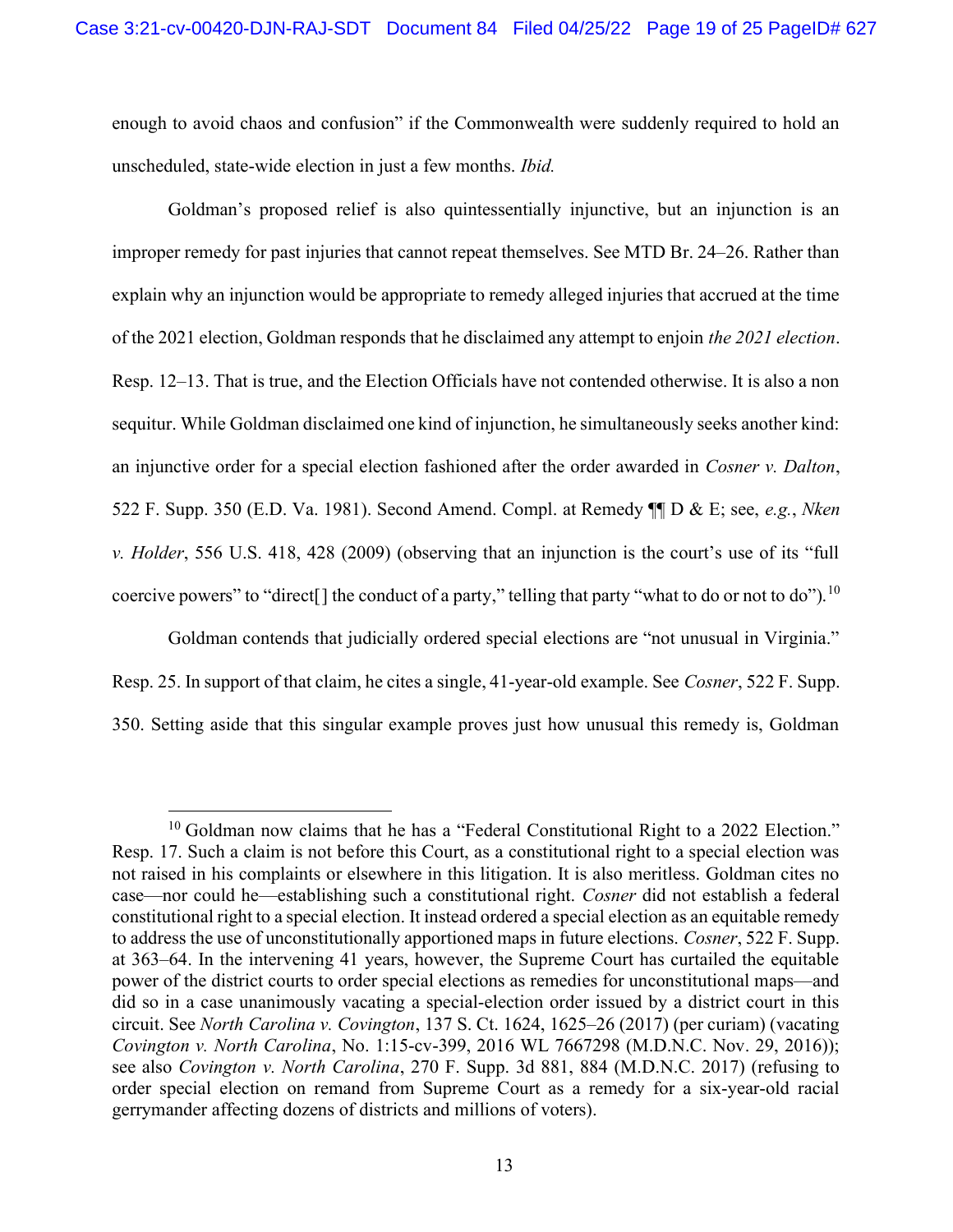again fails to appreciate the crucial distinction between Cosner and this case. Cosner involved a challenge to a *future* election the plaintiffs alleged would be held using an unconstitutionally apportioned map, with the expectation that all following elections until the next census would likewise be held under the allegedly unconstitutional map. *Id.* at 353–54, 363. Here, however, the 2021 election giving rise to Goldman's vote-dilution claim has already transpired. Unlike Cosner, there is no chance of future elections being held using the 2011 maps because Virginia has since completed its redistricting using the 2020 Census data, and subsequent elections will proceed on new maps. See In Re: Decennial Redistricting Pursuant to the Constitution of Virginia, art. II, §§ 6 to 6-A, and Virginia Code § 30-399, Final Order Establishing Voting Districts for the Senate of Virginia, the House of Delegates of Virginia, and Virginia's Representatives to the United States House of Representatives, Sup. Ct. Va. (Dec. 28, 2021), https://www.vacourts.gov/courts/scv/ districting/redistricting final.pdf ("Redistricting Order"). Cosner is inapposite because, despite his conclusory protestations to the contrary, Goldman's asserted vote-dilution injury took place entirely in the past and could not be repeated in the future.

### III. Oral argument on standing is not necessary

The Election Officials agree with the Court that oral argument on standing is not necessary. See Mar. 21, 2022 Hr'g Tr. 23 (ECF No. 74) ("[I]t seems to me this could be decided off the papers."). None of the material facts are in dispute notwithstanding that Goldman filed two factual submissions apart from the stipulation of facts ordered by the Court (see ECF Nos. 72, 81). If, however, the Court concludes that Goldman's standing turns on any disputed factual issue, the Election Officials ask the Court to order jurisdictional discovery and reserve the right to seek an evidentiary hearing and oral argument. The Election Officials are also happy to present argument to the extent it would aid the Court's decisional process.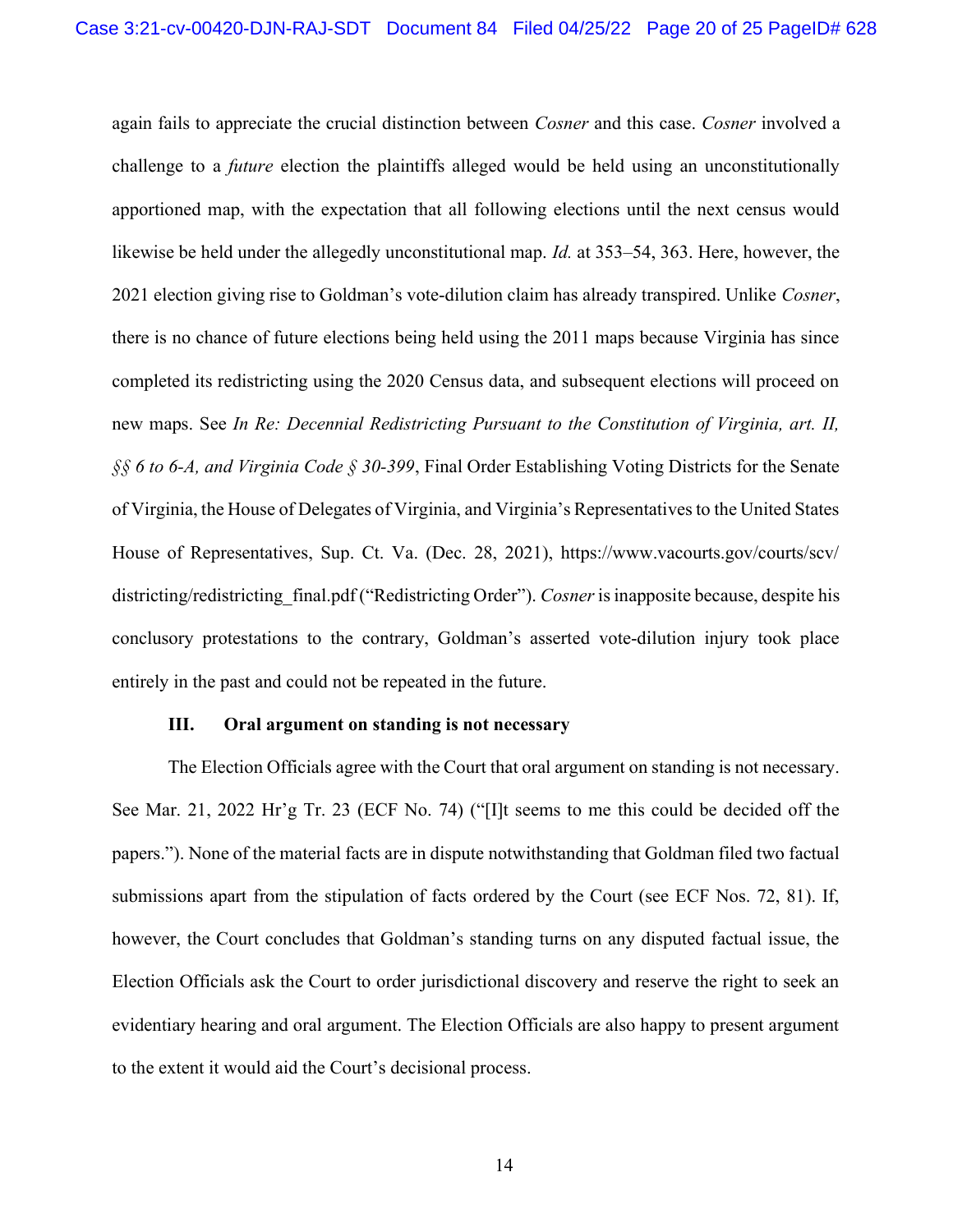The merits of Goldman's claim are not before the Court, nor should they ever be because Goldman lacks Article III standing. But a word on the merits is appropriate given the serious accusations Goldman has leveled against the Election Officials and "not one but two Attorneys General and their staff." Resp. 12–13. Goldman claims oral argument is necessary because of the "emergence of the most radical gutting of the Reynolds principle in modern Virginia history ever proposed by the Office of the Attorney General" in which the Election Officials have "admitted the massive violation of voting rights for close to a million Virginians" and "believe they are above accountability in a federal court." *Id.* at 29; see also *id.* at 16 (accusing "the Attorney General and Defendants, sworn to ensure the integrity of our electoral process" as "fe[eling] no obligation to protect the voting rights of . . . millions harmed but whose harm they fail to recognize"). While the merits of Goldman's claim are irrelevant at this stage, Goldman's accusations can be answered quite simply: The Commonwealth of Virginia's conduct of the 2021 election did not violate the United States Constitution.

The Fourteenth Amendment does not require a state to reapportion its legislative districts before new census data are available. *League of United Latin Am. Citizens v. Perry*, 548 U.S. 399, 421 (2006); Georgia v. Ashcroft, 539 U.S. 461, 488 n.2 (2003). Here, Virginia did not obtain census data until 79 days after Virginia's primary election, and only a few weeks before voting in the general election began. SOF ¶¶ 3, 13, 15, 19. Accordingly, it is as much a constitutional non sequitur to use the 2020 Census data to review the constitutionality of the 2021 election as it would be to use those data to review the 2019 election.<sup>11</sup> The 2010 Census data were the "best population"

 $<sup>11</sup>$  Goldman apparently rejects this well settled rule. He argues that "populations in growing</sup> areas are disadvantaged long before the Census is done," such that underrepresented areas "did not magically lose their equal representation rights last August only when the new Census data arrived in Richmond." Resp. 18. Under Goldman's theory, then, States must conduct redistricting between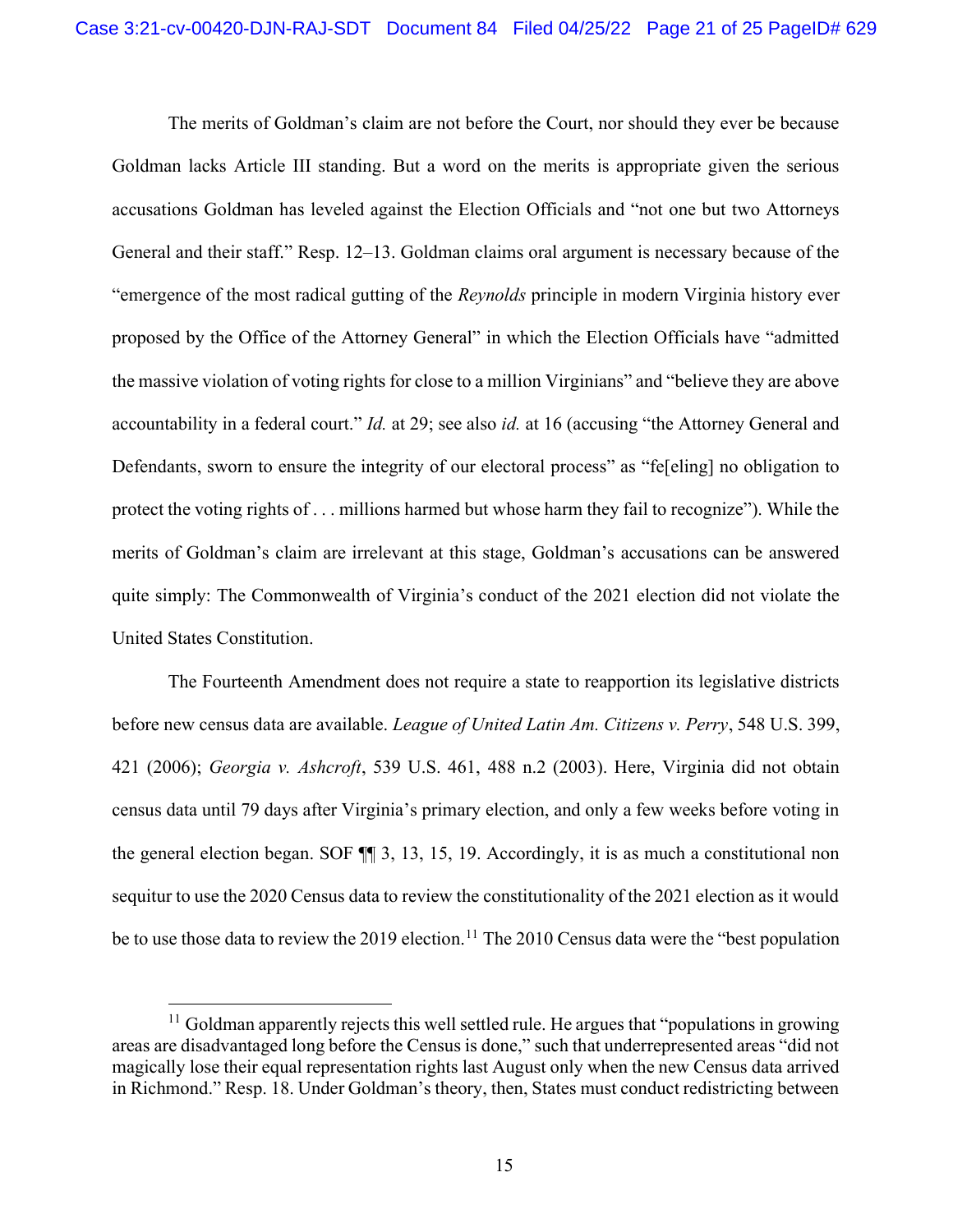data available" for the 2021 election, and Virginia properly used the existing districts. Karcher v. Daggett, 462 U.S. 725, 738 (1983). Indeed, the COVID-19 pandemic and the federal government's resulting failure to timely deliver the 2020 Census data affected 27 States with 2021 redistricting deadlines.<sup>12</sup> See Br. of U.S. Dept. of Comm., et al. at 18, Alabama v. U.S. Dep't of Comm., 546 F. Supp. 3d 1057 (M.D. Ala. 2021) (No. 3:21-cv-00211), 2021 WL 6495843.

Goldman also claims not to know which Delegate represents him in the General Assembly. Resp. 27 ("Who, then, is Plaintiff's representative in the House of Delegates?"). The answer to this question is likewise simple: His representative is the representative of the current House District 68, who was duly elected during the 2021 House of Delegates election. The Supreme Court of Virginia did not "declare[]" the current districts "no-longer valid" or dissolve them, as Goldman wrongly asserts. Resp. 10. It has no power to do so. See Va. Const. art. II, § 6-A(f), (g) (defining Supreme Court's constitutional role in reapportionment process); Va. Code § 30-399 (implementing Article II,  $\S$  6-A(f), (g)). It merely instructed that the new districts would govern future elections. Redistricting Order 2–3; cf. Alabama Legis. Black Caucus v. Alabama, 988 F. Supp. 2d 1285, 1317 (M.D. Ala. 2013) (distinguishing between "the legislative districts currently

censuses whenever an area becomes "constitutionally disadvantaged," ibid., which could require multiple rounds of redistricting between censuses on the basis of non-census population data. But the Supreme Court has rejected *precisely* this theory. Ashcroft, 539 U.S. at 488 n.2; League of United Latin Am. Citizens, 548 U.S. at 421; cf. Reynolds, 377 U.S. at 583. Virginia therefore had no obligation to redraw its maps before the new census data arrived.

 $12$  New Jersey, for example, held elections for both chambers of its legislature in November 2021. See NJ Division of Elections, 2021 Election Information, N.J. Dep't of State (Dec. 14, 2021), https://tinyurl.com/yc88ref8. A year before the election, New Jersey adopted a constitutional amendment requiring the use of its 2011 legislative maps for the 2021 election unless the State received the 2020 Census data by February of 2021. See N.J. Const. art. IV, § 3, ¶ 4. New Jersey did not receive data by the February deadline, and it held the 2021 election on the basis of the 2011 maps. See David Wildstein, Census data set to arrive by September 30, keeping current legislative districts intact until 2023, New Jersey Globe (Feb. 12, 2021), https://tinyurl.com/pmy7t5yy. To the best of the Election Officials' knowledge, this provision has not been challenged as a violation of the federal Constitution.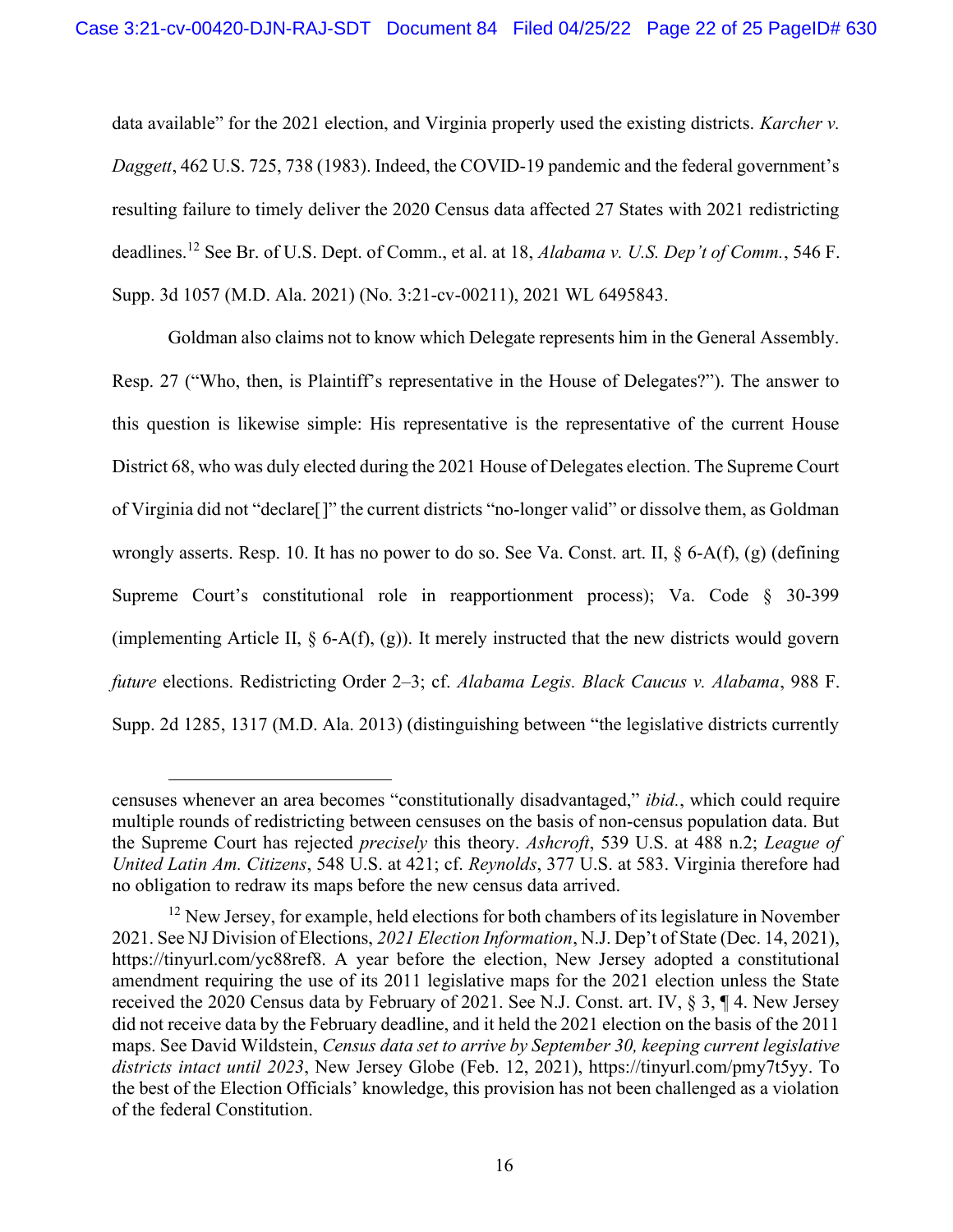in place, which are set to expire soon" and "the redistricting plans that have already been enacted and will be in effect for the next election"), appeal dismissed by 134 S. Ct. 694 (2013). Goldman's theory of the effect of the redistricting order would also require a new election for Virginia's Senate more than eighteen months before the next scheduled Senate election because the district maps for that chamber were also redrawn. Redistricting Order at 1–2. In fact, it would require a new election for every state legislative body for which redistricting is conducted in the middle of the legislators' terms—which includes Virginia's Senate every other decade, see, e.g., Chapter 2 of the Acts of Assembly (2001 Special Session I), available at https://tinyurl.com/4akhcxuk—because Goldman interprets redistricting as dissolving current districts rather than setting the rules for the next election. Such a theory defies common sense as much as it defies the plain text of the redistricting order.

In any event, the only issue before this Court is whether this single plaintiff has standing to sue. He categorically does not, and oral argument is not necessary to determine that issue. This case should be dismissed.

### **CONCLUSION**

For the foregoing reasons, and for the reasons stated in Defendants' Memorandum in Support of their Motion to Dismiss the Second Amended Complaint for Lack of Jurisdiction under Federal Rule of Civil Procedure 12(b)(1), this Court should dismiss Goldman's remaining claim for lack of standing.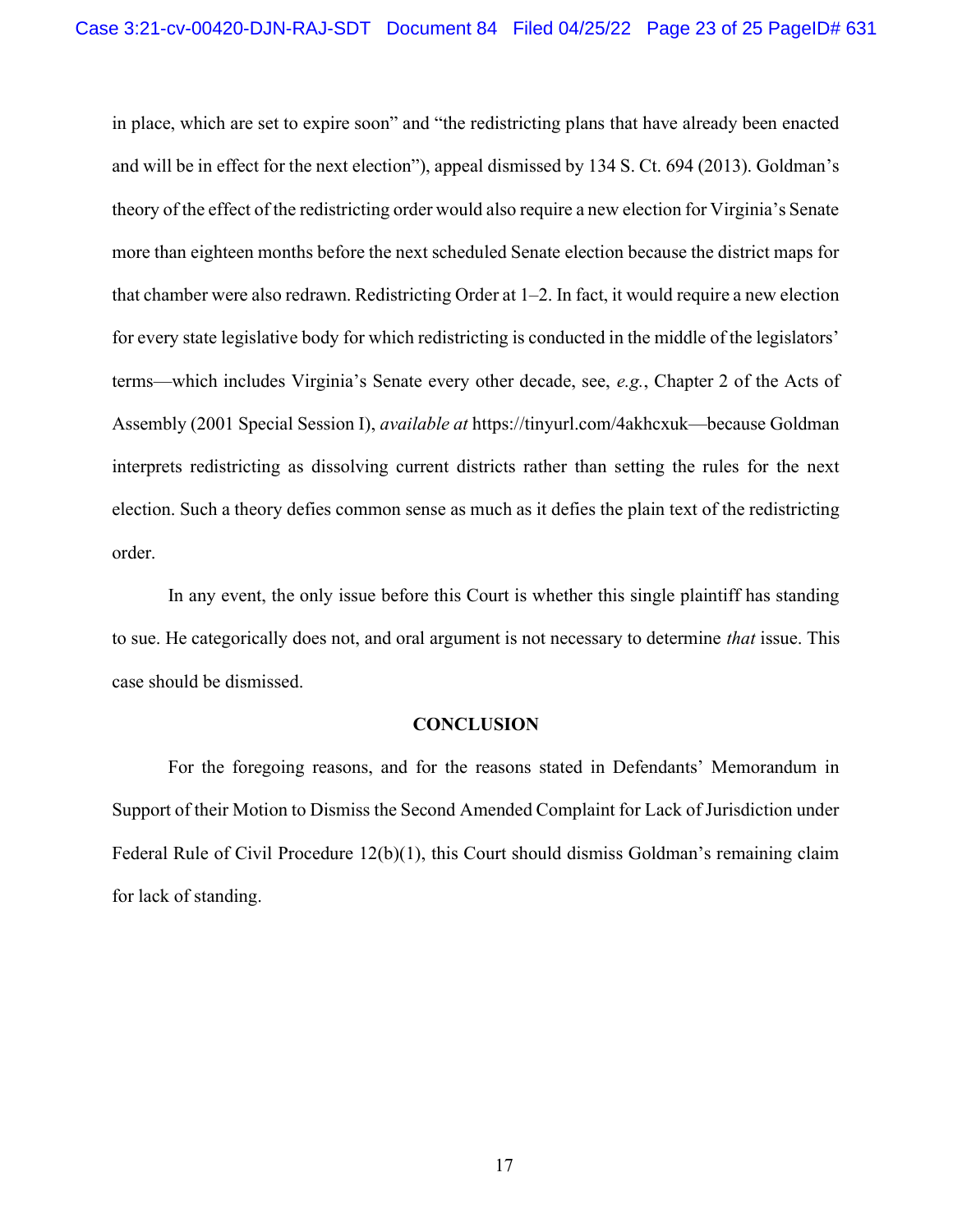Dated: April 25, 2022 Respectfully submitted,

ROBERT H. BRINK JOHN O'BANNON JAMILAH D. LECRUISE SUSAN BEALS

 By: /s/ Andrew N. Ferguson Andrew N. Ferguson (VSB #86583) Solicitor General

> Erika L. Maley (VSB #97533) Principal Deputy Solicitor General

Kevin M. Gallagher (VSB #87548) Deputy Solicitor General

Graham K. Bryant (VSB #90592) Annie Chiang (VSB #94703) Assistant Solicitors General

Office of the Attorney General 202 North Ninth Street Richmond, Virginia 23219 (804) 786-7704 – Telephone (804) 371-0200 – Facsimile AFerguson@oag.state.va.us

Jason S. Miyares Attorney General

Charles H. Slemp III (VSB #79742) Chief Deputy Attorney General

Steven G. Popps (VSB #80817) Deputy Attorney General

Joshua N. Lief (VSB #37094) Senior Assistant Attorney General